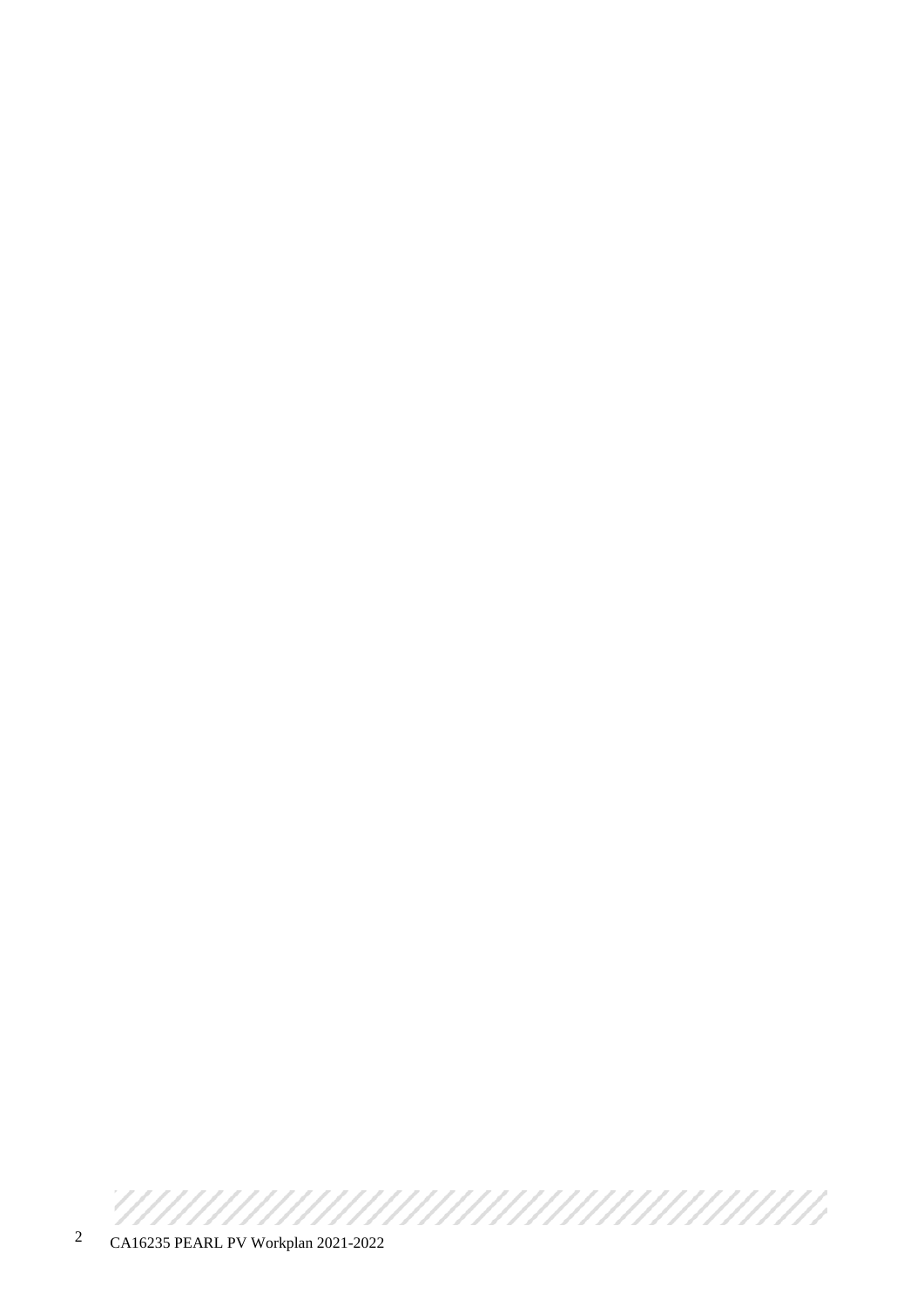# Table of Contents

- 0. Introduction to COST Action PEARL PV's Workplan
- 1. Workplan of WG1: PV Monitoring
- 2. Workplan of WG2: Reliability and Durability of PV
- 3. Workplan of WG3: PV Simulation
- 4. Workplan of WG4: PV in the Built Environment
- 5. Workplan of WG5: PV in grids
- 6. Schedule of Meetings
- 7. Publication Policy of COST Action PEARL PV
- 8. Core Group and Special Roles

ЧИНИНИНИН

Acknowledgement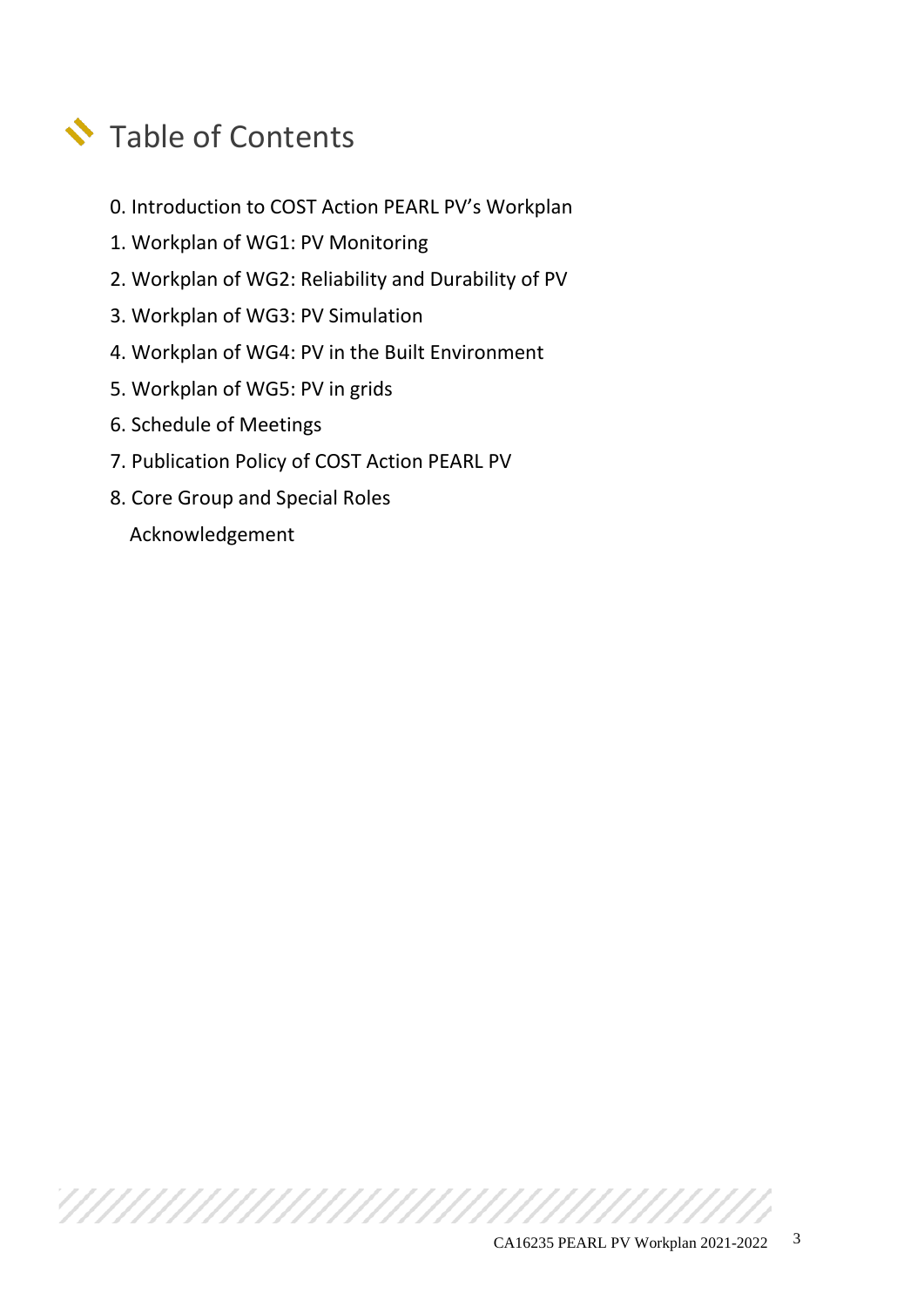

///////////////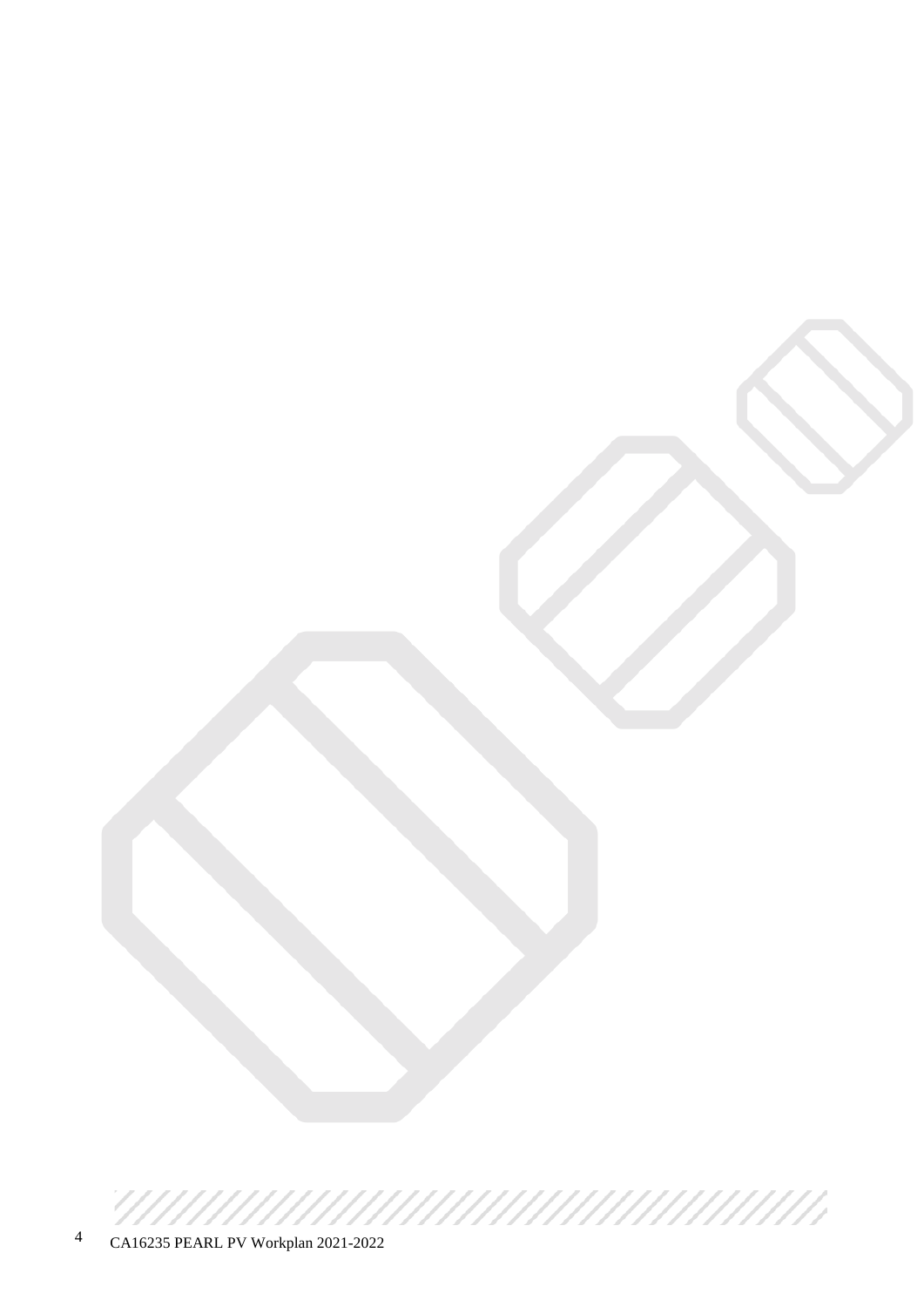### 1. Introduction to Pearl PV's Workplan

### Chair: Angèle Reinders, University of Twente and TU/e, The Netherlands

### Vice Chair: David Moser, Eurac Research, Italy

This document presents COST Action PEARL PV's workplan for the period of April 2021 until the end of the Action in April 2022. It is the result of a collaborative effort of all PV experts that volunteer in the PEARL PV network and will be fully implemented in the forthcoming years. This workplan will also be available as a living document that will be periodically revised by the website of PEARL PV at https://www.pearlpv-cost.eu/.

#### COST Action PEARL-PV aims are:

,,,,,,,,,,,,,,,,,,,,,,,,,

i) to improve the energy performance and reliability of photovoltaic (PV) solar energy systems in Europe leading to lower costs of electricity produced by PV systems by a higher energy yield, ii) a longer life time eventually beyond the guaranteed 20 years as specified by manufacturers, and iii) a reduction in the perceived risk in investments in PV projects.

These objectives will be achieved by a solid collaboration between five Working Groups (WGs), see Figure 1, which will be using a shared data bank and joint simulation tools to analyze big data of the actual monitored long-term performance, defects and failures in PV systems installed all over Europe. The 5 Working Groups are focused on (WG1) PV monitoring, (WG2) Reliability and durability of PV, (WG3) PV simulation, (WG4) PV in the built environment and (WG5) PV in grids.



Figure 1: The 5 Working Groups of COST Action PEARL-PV in relation to a shared data bank and simulation tools.

By data analyses and simulations it will be possible to quantitatively determine the absolute influences of components rated performance, key design of systems, installation, operation,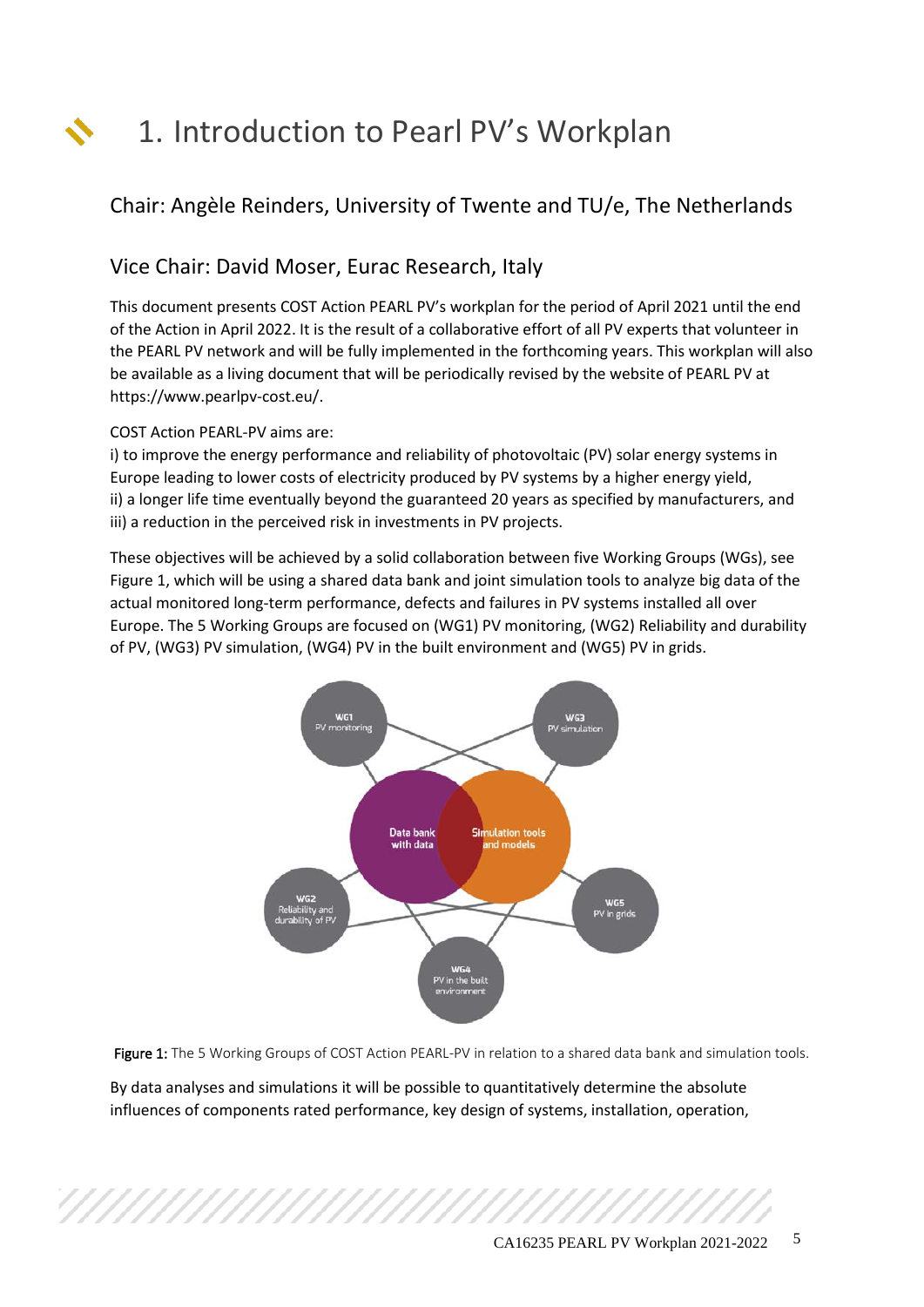maintenance practice, geographic location and weather factors on the performance, performance degradation over time and failure modes of installed PV systems.

In this document the workplans of the five Working Groups are presented in the context of the wider Action. The background for workplan is the MoU of the Action which provides information about the objectives, the research field of PV performance analyses and the expected research program at the start of the Action in October 2017. However because of interactions between researchers in combination with new insights resulting from ongoing research in the field, these objectives and related research programs can change in any COST Action. Moreover from March 2020 onwards COVID-19 has been causing significant changes in the work situation of almost all participants of PEARL PV, and in the end resulted in the extension of the Action of half a year, until April 2022.

Therefore the Action's workplan for 2018 to 2021. has been updated to this new Action workplan for the period of April 2021 to April 2022. in relation to the internal progress made in this Action and the external developments in the fields of PV performance, durability and reliability research.

To give the reader an insight in the wider scope and activities of the last year of this Action, Table 1 shows the global planning of PEARL PV for 2021 to 2022 including all scheduled MC meetings, many networking events such as Seminars, Workshops, Training Schools and a final Conference as well as expected reporting for the COST Association, the Action's participants and external parties. Please notice that due to positive experiences with online workshops held during the COVID-19 lockdowns, this type of meeting will stay as a significant networking event for the remainder of COST Action PEARL PV.

In August 2021, COST Action PEARL PV consisted of 38 countries: that is to say 35 European COST Member countries (including Israel), 2 International Partner Countries (IPC), namely the USA and Australia and 1 Near Neighbor Country (NNC) which is Armenia. The map in Figure 2, shows all the with PEARL PV affiliated countries.

Since its start at 5 October 2017, COST Action PEARL PV has acquired more than 250 members among which above 65 MC members, more than 50 MC Substitutes and 4 MC Observers. Since it is required that in this COST Action all members actively contribute to the execution of the workplan, new members will be kindly invited to accept a role in this Action, ranging from being a member of a Working Group to having a managerial role to being part of the Core Group.

Two major issues of general concern of this COST Action are indicated below. They will be addressed in the following ways:

- i) Limited interest in data sharing by means of the CKAN data server. This is a problem that can cause delays of envisioned research ambitions in this Action. To stimulate a broader and more intensive use of the CKAN data server and to enhance the number and quality of data uploads, WG1 in collaboration with the Chair and Vice Chair of this Action will be holding workshops and joint research actions in the period until the end of this Action.
- ii) Limited connection with third parties, such as industrial partners and other research networks. This issue is partially related to the recent covid pandemic with a strong decrease of international contacts in general, as well as to the lack of photovoltaic manufacturing industry in Europe. Therefore we aim at solving this issue by connecting to item ii, namely a widespread stimulation of the use of the CKAN data server, which will give reasons to internationally collaborate with the PEARL PV network in a digital manner.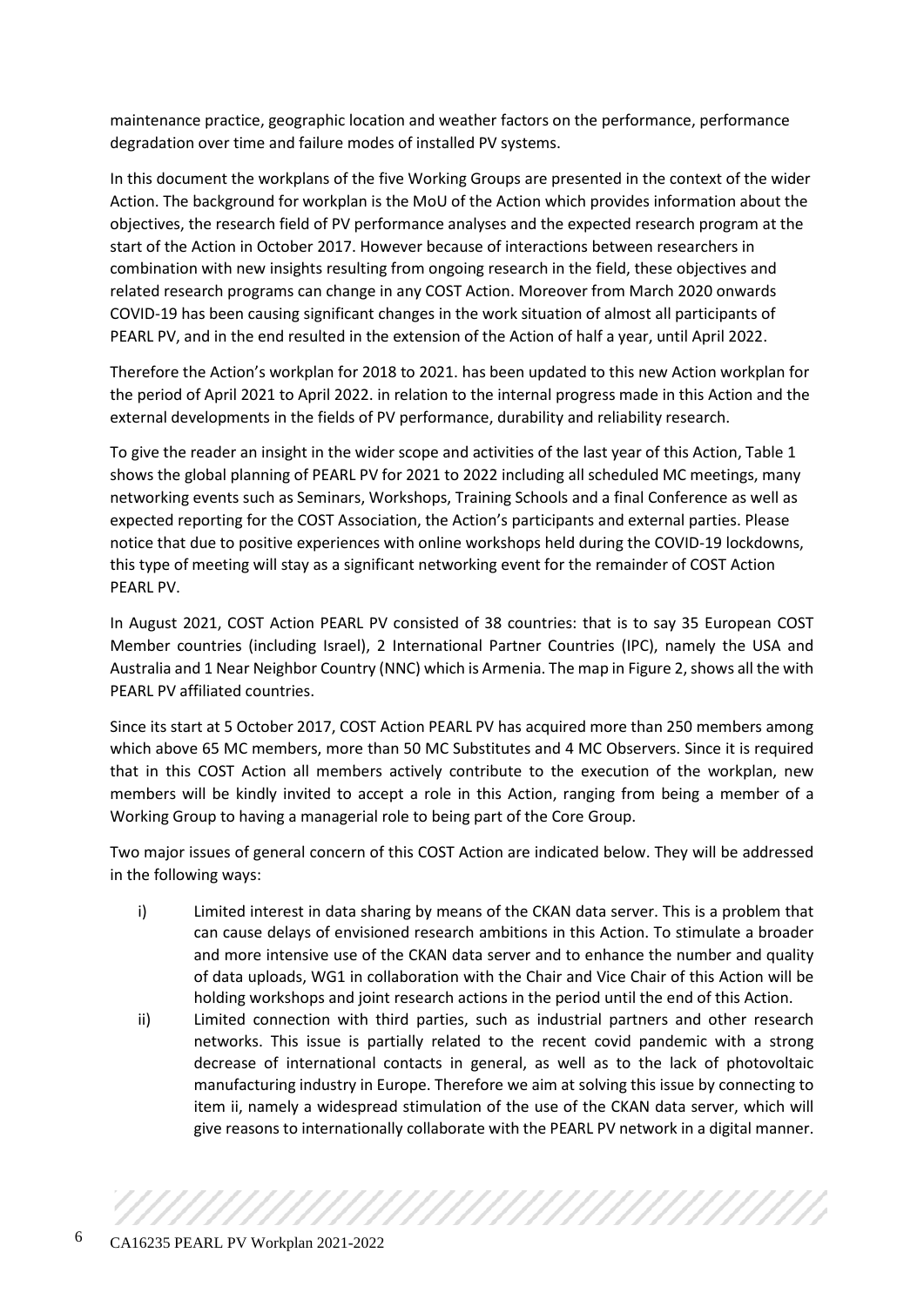

Figure 2: Countries involved in COST Action PEARL-PV in purple by April 2021 except Israel, Australia and the USA.In orange, EU COST Member countries which have not joined PEARL PV yet for various reasons.

Z.

ЧИНИНИНИИ.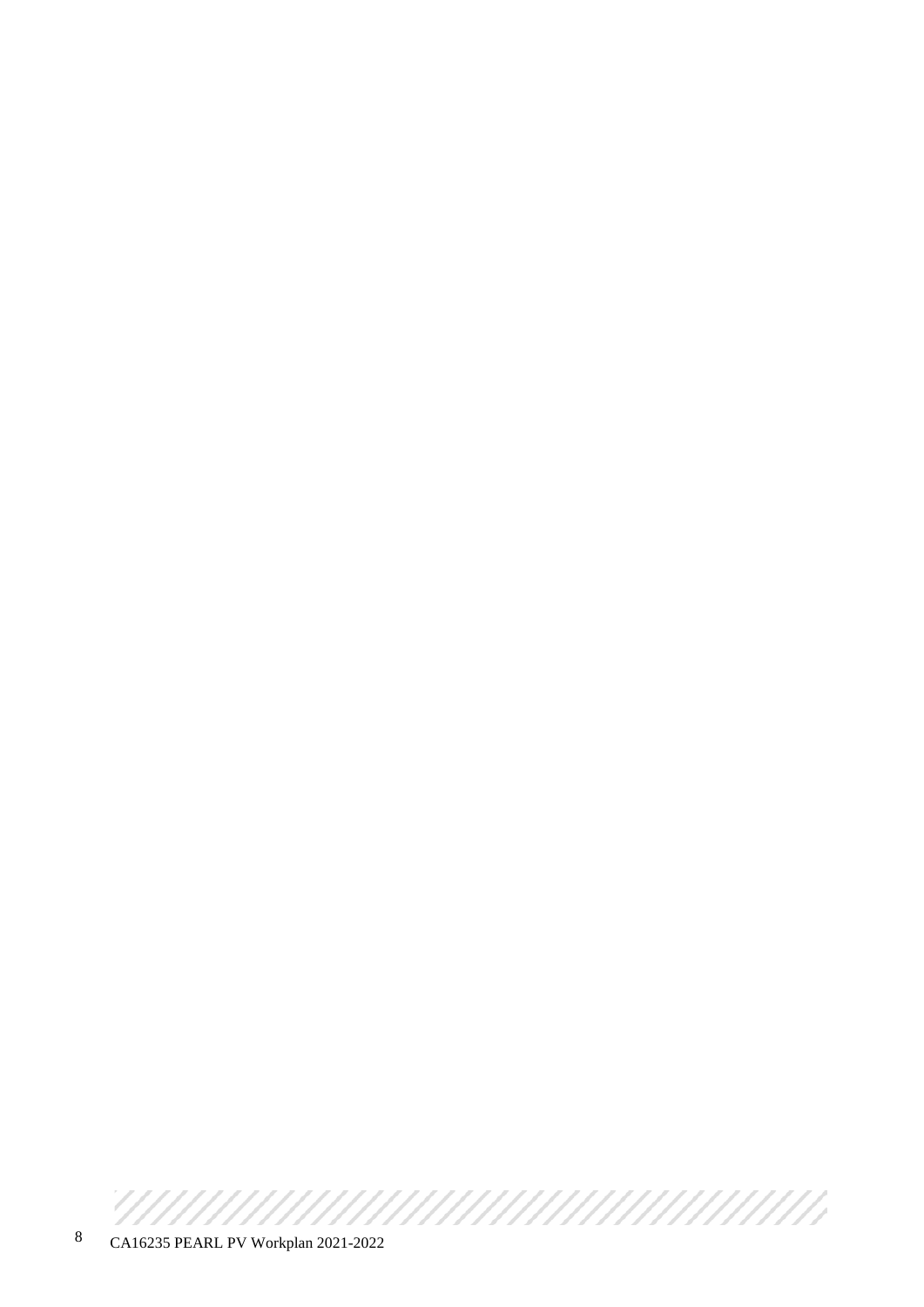Table 1: Planning of COST Action PEARL PV for the period of 2021 until 2022, GP: Grant Period, N: Newsletter, OW: Online Workshop, MC: Management Committee meeting, CG: Core Group meetings (please notice that GP4 continues until 4 October 2021, and GP5 until 4 April 2022)

| Year                                    | 2021                                                      |           |             |                                                                                               |              |  | 2022                                             |  |                            |              |              |             |                               |             |                                                                             |             |
|-----------------------------------------|-----------------------------------------------------------|-----------|-------------|-----------------------------------------------------------------------------------------------|--------------|--|--------------------------------------------------|--|----------------------------|--------------|--------------|-------------|-------------------------------|-------------|-----------------------------------------------------------------------------|-------------|
|                                         |                                                           |           |             |                                                                                               |              |  |                                                  |  |                            |              |              |             |                               |             |                                                                             |             |
| Month                                   | $\mathbf{J}$                                              | F         | $M$ $A$     |                                                                                               | M J J        |  |                                                  |  | A S                        |              |              | ONDJ        |                               |             | $F$ M                                                                       | $\mathsf A$ |
| <b>Grant Periods</b>                    | GP4                                                       |           |             |                                                                                               |              |  | GP4-extended                                     |  |                            |              | GP5          |             |                               |             |                                                                             |             |
| Reports & Newsletter<br><b>Meetings</b> | <b>OW</b>                                                 | <b>OW</b> | $\mathsf O$ | $\circ$                                                                                       | $\mathsf{N}$ |  | Seminar                                          |  | MC5                        | $\mathsf{N}$ | $\mathsf{o}$ | $\mathbf O$ | CG                            | $\mathbf O$ | M48 - PR3 Final report for COST<br><b>Final Newsletter</b><br>MC6           |             |
|                                         |                                                           |           | W           | W                                                                                             |              |  | <b>Training School</b><br>5-9, Brasov<br>Romania |  | Workshops<br>22-24, online |              | W            | W           | $\boldsymbol{8}$<br><b>OW</b> | W           | Final conference<br><b>Training School 4</b><br>Date: tbdl, the Netherlands |             |
| Data bank                               | First round analyses                                      |           |             | Final round analyses, data uploads and information supply to users on how to use the facility |              |  |                                                  |  |                            |              |              |             |                               |             |                                                                             |             |
| <b>Working Groups</b>                   | Implementation of revised work plan<br>Revise<br>workplan |           |             |                                                                                               |              |  |                                                  |  |                            |              |              |             |                               |             |                                                                             |             |

CA16235 PEARL PV Workplan 2018-2021

ЧИИШИНИНИНИНИНИН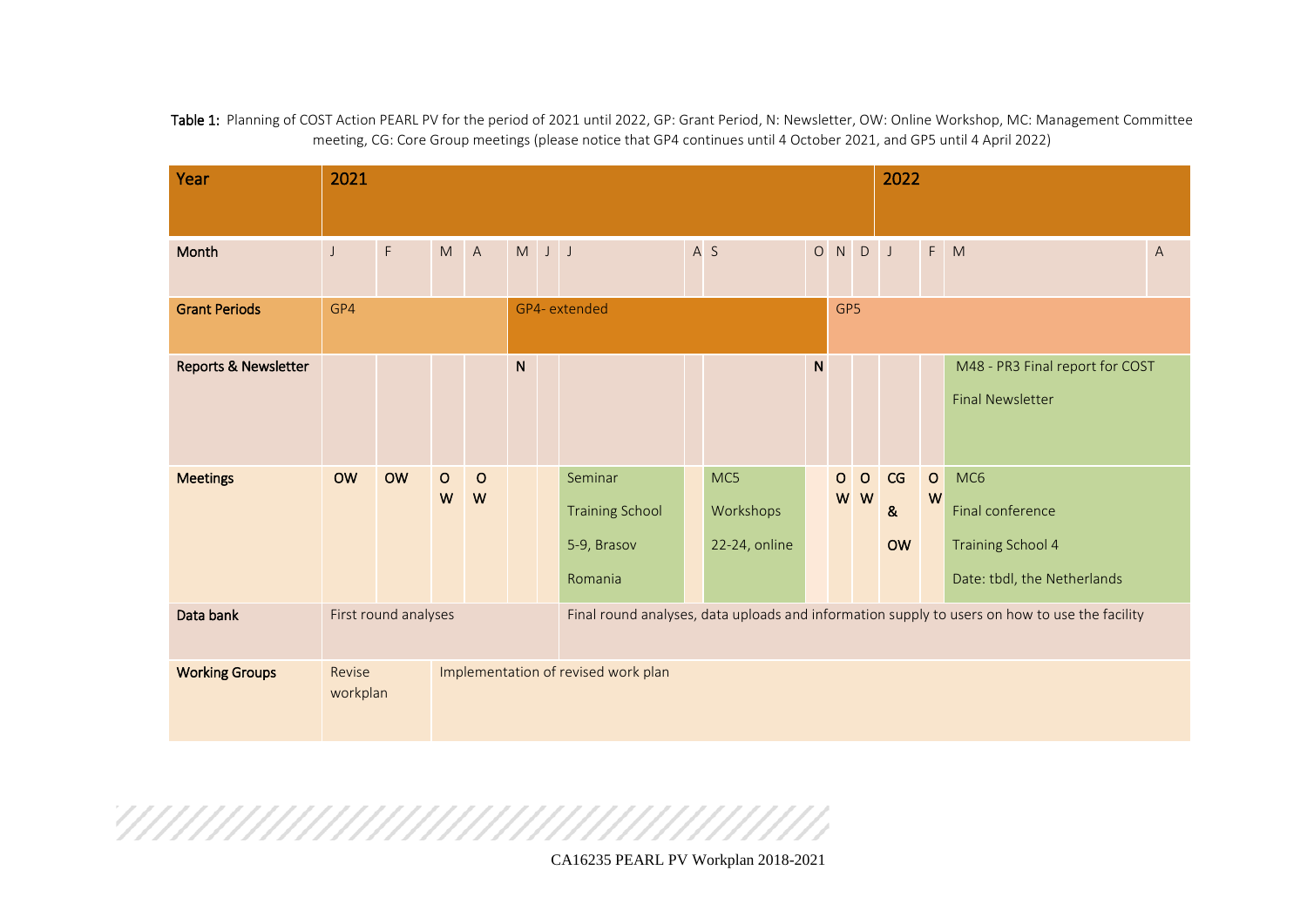### 2. Workplan of WG1: PV Monitoring

WG1 Chair: Wilfried van Sark, Utrecht University, the Netherlands

WG1 Vice Chair: Christian Braun, Fraunhofer ISE

'PV Monitoring' is focused on the identification of relevant data to be collected to properly assess PV performance of installed PV systems in the field and on rooftops. Activities cover both defining guidelines for collection and analysis, as well as designing a data bank with appropriate access options. A strong connection to all other Working Groups in the PEARL-PV project is envisioned as data requirements will differ per Working Group.

The overall objective of WG1 is to **investigate long-term PV performance.** This will be achieved by analyzing data of the actual monitored long-term performance, defects and failures in PV systems installed all over Europe to quantitatively determine the absolute influences of components rated performance, key design of systems including BIPV, residential, field-based and floating systems, installation, operation, maintenance practice, geographic location and weather factors on the performance, performance degradation over time and failure modes of these PV systems.

In order to reach this overall objective, the following detailed objectives are defined as:

- 1. To develop generally accepted approaches and guidelines for the collection of data on performance of PV modules and PV systems
- 2. To set-up a data bank for data collection and sharing
- 3. To develop generally accepted approaches and guidelines for the use and/or analysis of data
- 4. To define a strategy for data bank access

### WG1 Description of Tasks

WG1 has four major tasks, as described below.

#### **Task 1.1: Development of generally accepted approaches and guidelines for the collection of data.**

In this task a study of published approaches and existing guidelines on data collection has been performed, and discussed in a WG1 workshop. Existing IEC standards and IEA-PVPS-Task13 reports are used as basis, while a distinction is made between need-to-have and nice-to-have data taking into account that data availability can be flexible. Obviously, power and energy data from systems are essential as well as irradiation data. The combined outcomes have been used to design a questionnaire on data needs and requirements, that has been used for consultation of all PEARL-PV participants in all working groups. The results of the questionnaire have been discussed at a WG1 seminar, which provided input to the design of the the data structure of the data bank (T1.2).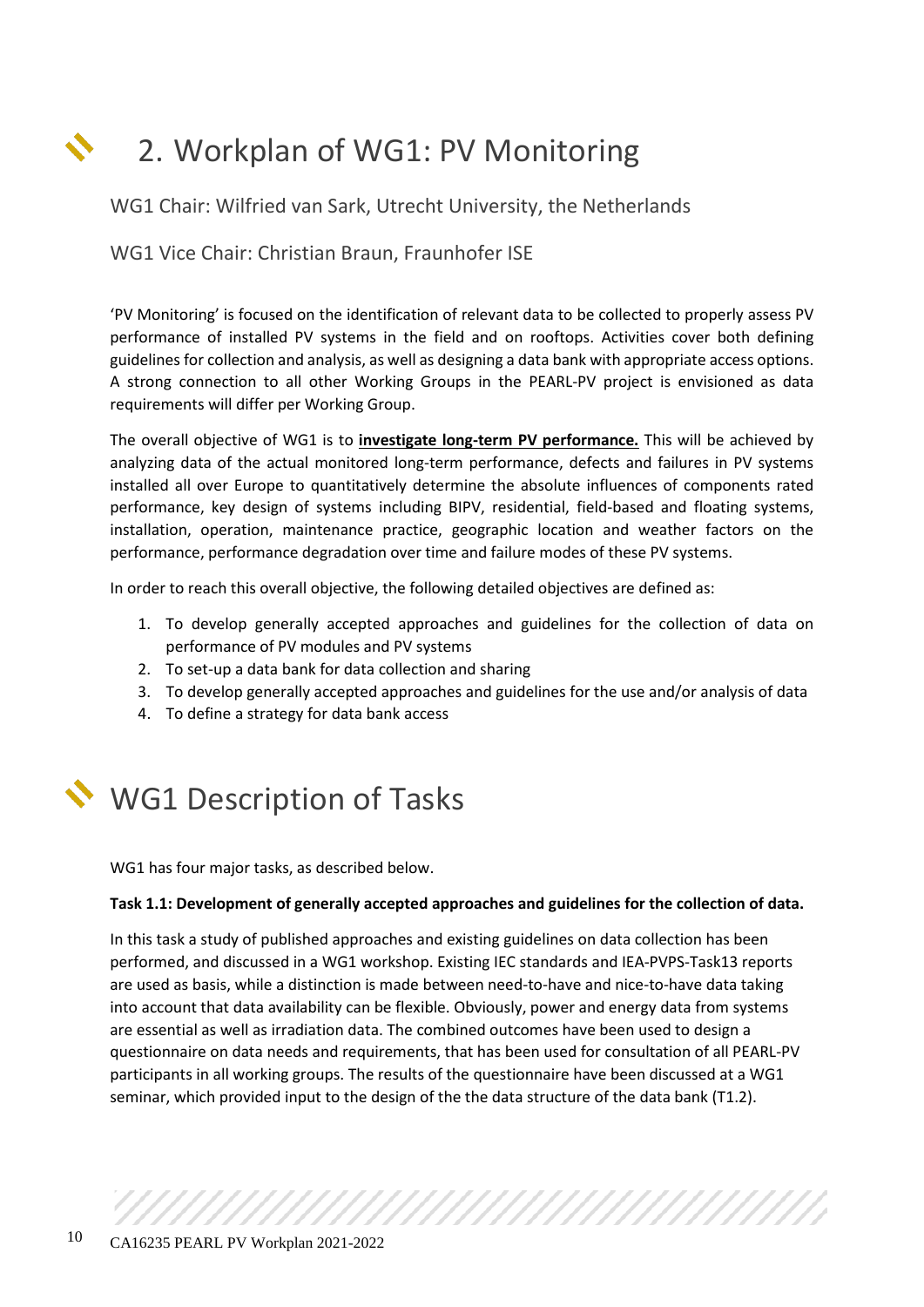This task has been completed at the end of Grant Period 2, while updates may be made if new data is available. This task contributes to Objective 1.

*Task leader: Anne Gerd Imenes, Norway*

Subtasks:

T1.1.1: Preparation of data requirement questionnaire

T1.1.2: Distribution of questionnaire

T1.1.3: Analysis of questionnaire responses and summary of results

#### **Task 1.2: Compilation of a data bank on a server.**

Based on required data, statistical (meta)data and dynamical data, data types and time resolutions, a system for data collection and sharing will be identified. Options using SQL and non-SQL, HDFS, and others will be investigated. A decision has been made in Grant Period 2, after consultation with PEARL-PV data experts during a WG1 seminar. A first version of the data bank has been set-up using a CKAN environment, hosted by University of Twente. CKAN has been selected as it allows for inclusion of different data and formats.

Though originally it was assumed that the data bank would be fully available by the end of 2018, due to the complexity of implementation, it was completed at the end of Grant Period 3, while updates may be made if new data is available. This task contributes to Objective 2.

*Task leaders: Dijana Capeska Bogatinoska, fYR Macedonia, Anton Driesse, PV Performance Labs, Germany*

Subtasks:

T1.2.1: Investigation of data bank structure options

T1.2.2: Selection of data bank structure

T1.2.3: First realization of data bank structure

T1.2.4: Assess necessity for updates of data bank structure

#### **Task 1.3: Development of guidelines for use and analysis of data.**

This task has targeted the development of generally accepted approaches and guidelines for the use, analysis and/or interpretation of meteorological data and data about the performance of PV modules and systems. Existing scientific documentation, guidelines and standards, as well as meetings with PV monitoring experts has been used to set this up. A link with Working Group 3 ensures harmonization of data and procedures regarding simulation algorithms and software. Also, PEARL-PV data experts assisted in co-developing scripts to access the data bank. The guidelines contain advantages and disadvantages, relevance, accuracy and complexity of application as well as data requirements. Finally, using the guidelines on collected data is providing information on the performance of PV

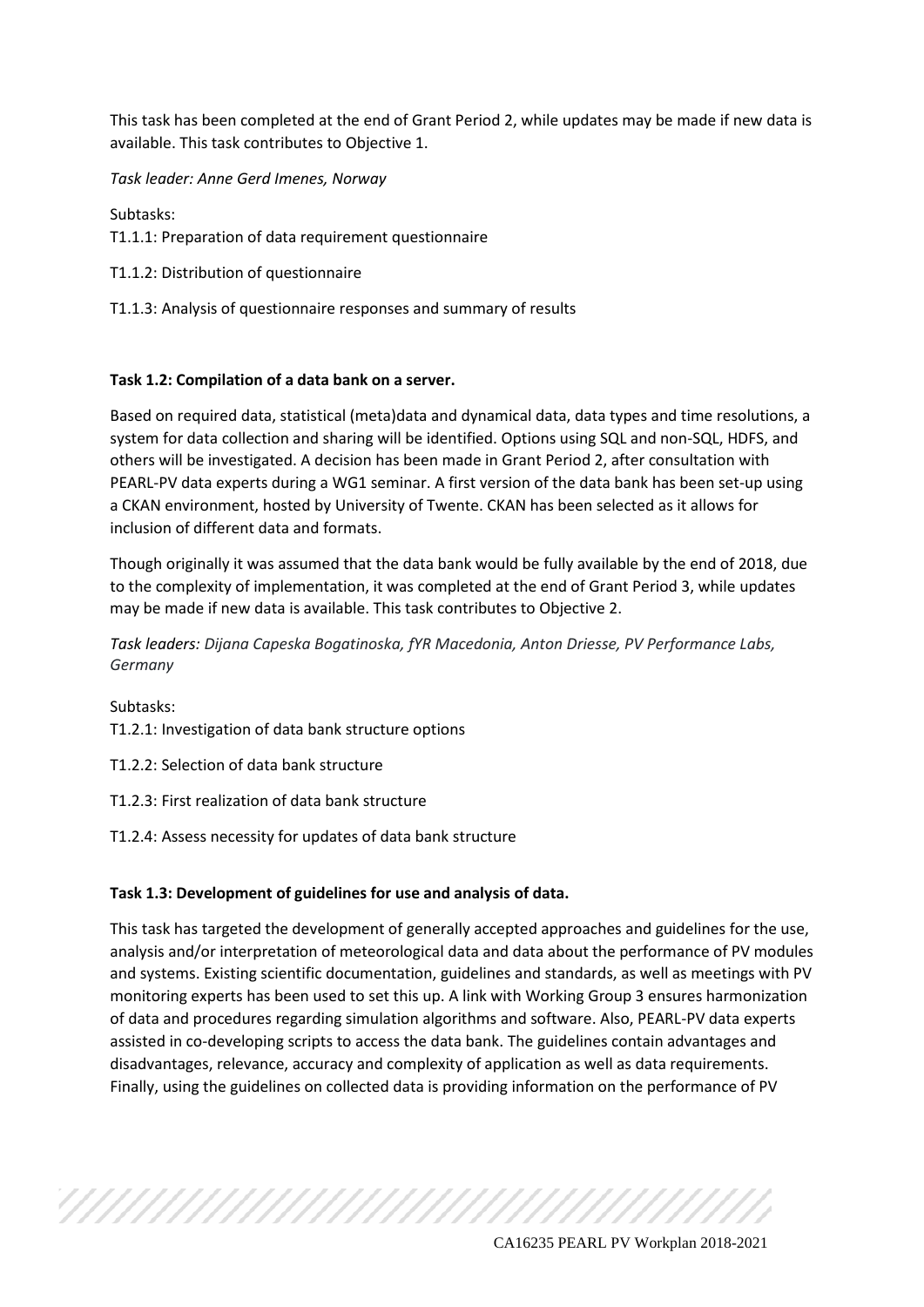systems. The guidelines have been completed at the end of Grant Period 3, while updates may be made if new data is available.

This task contributes to Objective 3.

*Task leaders: Carolin Ulbrich, HZB, Germany, Atse Louwen, Eurac, Italy*

Subtasks:

- T1.3.1: Collect state-of-the-art data use and analysis guidelines
- T1.3.2: Discuss state-of-the-art guidelines among PV experts
- T1.3.3: Compile updated guidelines
- T1.3.4: Perform analyses on collected data

#### **Task 1.4: Development of a strategy for data bank access**

In this task an access strategy to data stored on a server is be developed in the form of a data management plan, which will include non-disclosure agreements for participants that supply data that may contain privacy sensitive information. The EU General Data Protection Regulation is used to guide this. Also, a policy for use of these data taking into consideration costs, publishing and IP for COST Action participants and external parties will be developed. This has been implemented in the CKAN server, at the end Grant Period 3, while updates may be necessary if new data is available.

This task contributes to Objective 4.

*Task leader: Carolin Ulbrich, HZB, Germany, Wilfried van Sark, UU, Netherlands*

Subtasks: T1.4.1: Draft a data management plan

T1.4.2: Prepare a Non-Disclosure Agreement

T1.4.3: Develop data bank access strategy and policy for use

### WG1 Deliverables Plan

Within the project specification, three main deliverables were identified for WG1 (D1 to D10 detailed below). This deliverables plan links the main deliverables to their respective Tasks and identifies the path to those deliverables, according to the current workplan.

D1. Publications of findings originating from WG1 in high-impact scientific journals, conference proceedings and via the COST Action's website

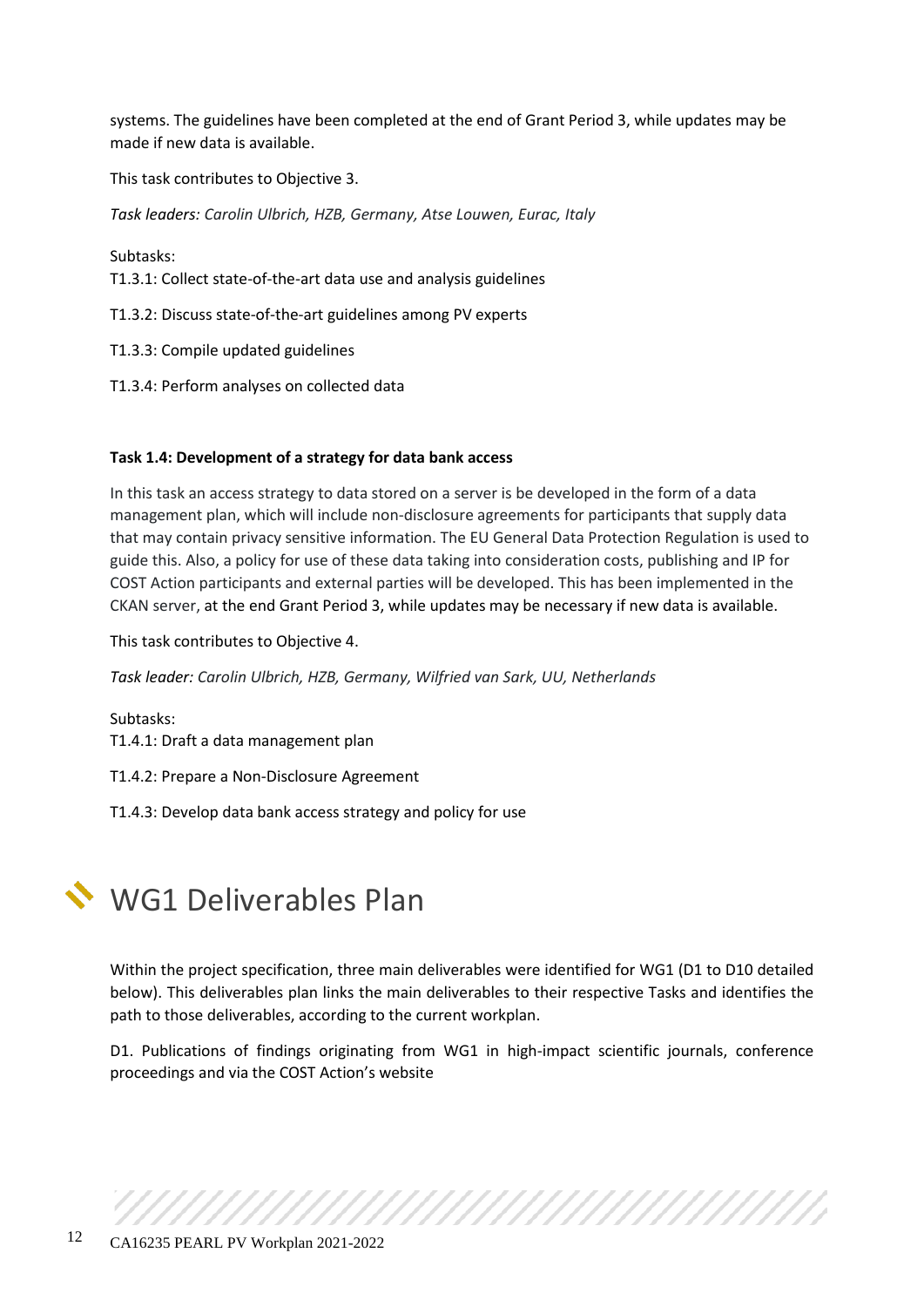D2. Reports of the WG 1 activities (annually), including the organization of one workshop per year and one seminar per year on PV monitoring.

- D3. A data bank to be realized on one of the MC members' server.
- D4. Publication of findings originating from WG3 in high impact journals, conference proceedings and a book.

*Pathway to D1:* All tasks will contribute to the preparation of reports, specifically Task 1.1 and Task 1.3. These will be assessed in terms of their suitability for the preparation of journal or conference papers, with a specific target of the specialist journals and conferences relating to the PV community. Since the first reports are due to be prepared in the third quarter of GP2, the initial plan is to target abstract submission for the PV conferences taking place from April to September 2019 (such as IEEE PVSC and EU PVSEC). WG1 will also contribute to papers submitted in relation to the overall PEARL PV project, as appropriate. Specifically, subtask 1.3.4, in which actual PV system data analysis will be performed based on the data collected will lead to several publications in high-impact journal. It is expected that the work of WG3 will allow a contribution of several specialist chapters to the projected book arising from the COST Action.

During the execution of the Action, it appeared to be difficult to collect sufficient amount of data for analysis. In various workshops, webinars and meetings, it was decided to attempt to steer this by focusing on specific research questions, with volunteers to lead this:

- Assessment of solar spectral variations across Europe using spectral measurements of various participants, and average photon energy as proxy (Lead: Anne Gerd Imenes, University of Agder)
- Climate dependent degradation of PV systems (Lead: Steve Ransome)
- Uncertainties in determination of degradation, satellite base data and recorded data (Lead: Alessandro Virtuani)
- Geographic locations of installations, factors to influence stability across Europe (Lead: Jeff Kettle)
- PV data analysis for performance assessments of roof top PV systems in relation to losses due to system failures, soiling and maintenance schemes (Lead: Carolin Ulbrich)
- Variation of floating PV performance across Europe (Lead: Wilfried van Sark)
- Performance analysis in Agrivoltaics (Lead: Tareq Abu Hamed)

,,,,,,,,,,,,,,,,,,,,,,,,,,,,,,,

- Effect of fast power fluctuation of PV systems on the grid? (Lead: Jovan Todorovic)
- D2. Annual reports of the WG 1 activities, including the organization of one workshop per year and one seminar per year on PV monitoring.

*Pathway to D2:* Annual reports will be produced as required. The first annual report, in autumn 2018, will report on Tasks 1.1 and 1.2, both of which will be well advanced at that time, and on Tasks 1.3 and 1.4 that just will have started. WG1 is organizing a seminar in October 2018 on "Matching PV data and PV performance research questions" as part of Task 1.1. WG1 is also contributing to the training workshop to be held in October 2018 on "Monitoring and simulation of the performance and reliability

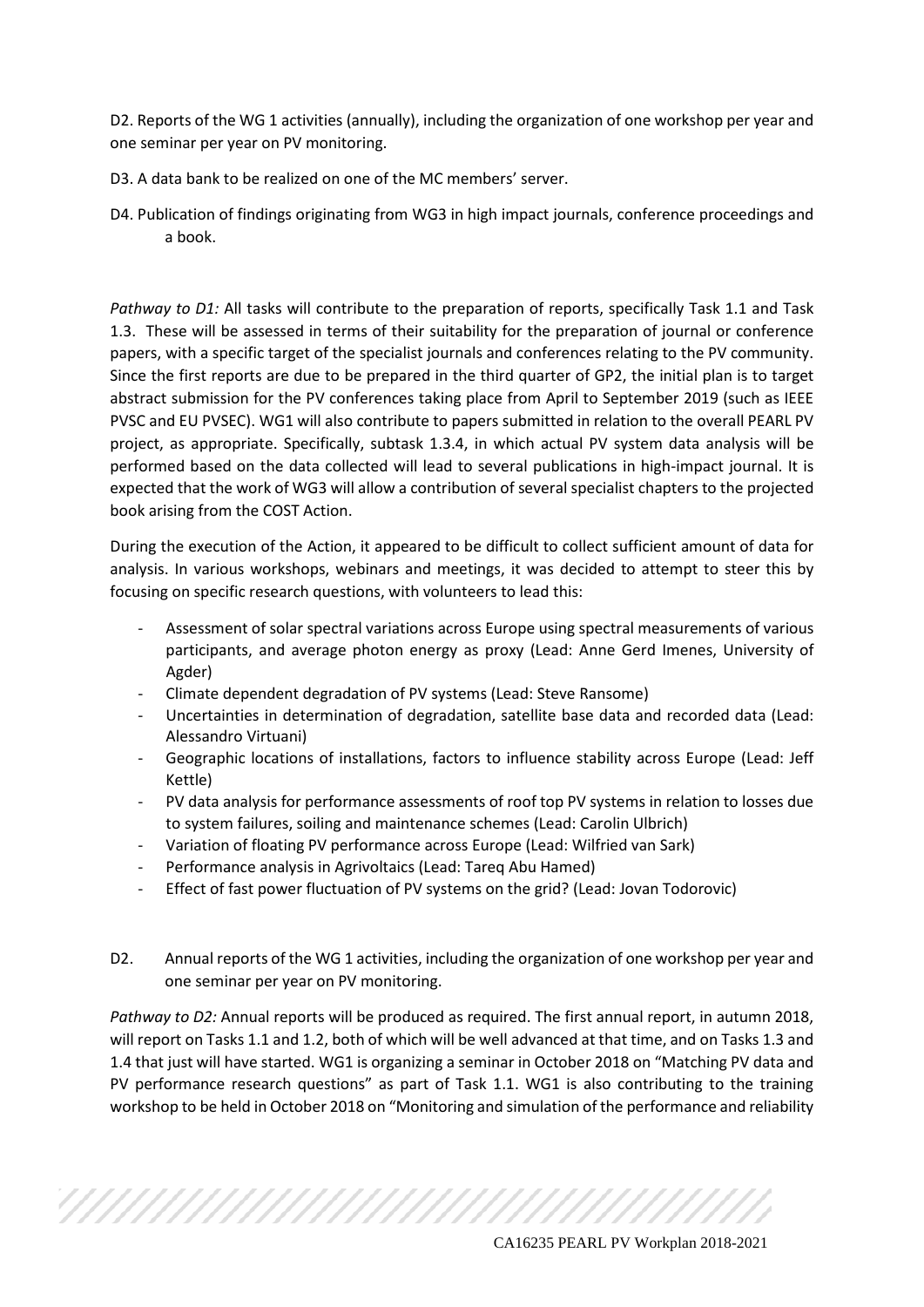of photovoltaics in the built environment". WG1 will contribute to other workshops, always focusing on PV system performance aspects.

#### D3. A data bank to be realized on one of the MC members' server.

*Pathway to D3:* The activities of Tasks 1.1 have provided input to Task 1.2, which was about setting up the data bank itself. It was planned that a first version of the data bank is available in December 2018, and data access (Task 1.4) is defined at that time as well. However, due to the complexity of the task, this has been finalized at the end of Grant Period 3, and is hosted by University of Twente. Collection of data as well as the use and analysis of data (Task 1.3) has been used to set-up data bank structure, which has led to the choice for a flexible data bank structure.

### WG1 Timeline of Actions

Deliverables by the end of Grant Period 1 (30 April 2018):

- Workshop on data needs (Brussel, 22 January 2018)
- Questionnaire on data needs and PV monitoring guidelines defined and send out to all PEARL-PV participants (completed 26.04.2018)

Deliverables by the end of Grant Period 2 (30 April 2019)

- Report "Results from questionnaire on data needs and PV monitoring guidelines" (November 2018) (Task 1.1.1)
- Report D1.1 First annual report of WG1 activities (November 2018)
- Seminar S1.1 Matching PV data and PV performance research questions (Nicosia, Cyprus, 22 October 2018)
- Contribution to training school "Monitoring and Simulation of the Performance and Reliability of PV in the Built Environment" (Nicosia, Cyprus, 23-26 October 2018)
- Contribution to joint conference paper for 35<sup>th</sup> EU PVSEC (September 2018)
- Realization of first data bank at MC member server (Task 1.2.1, 1.2.2, 1.2.3)
- Report on state-of-the-art in data use and analysis guidelines (Task 1.3.1), potentially in the form of a paper
- Report on data access (Q2-2019)

Deliverables by the end of Grant Period 3 (30 April 2020)

- Contribution to training school "Evaluation of the performance degradation of PV-systems influence factors, failure modes and their detectability and affect on economic viability" (Q3- 2019)
- Realization of updated data bank at MC member server (Task 1.2.4)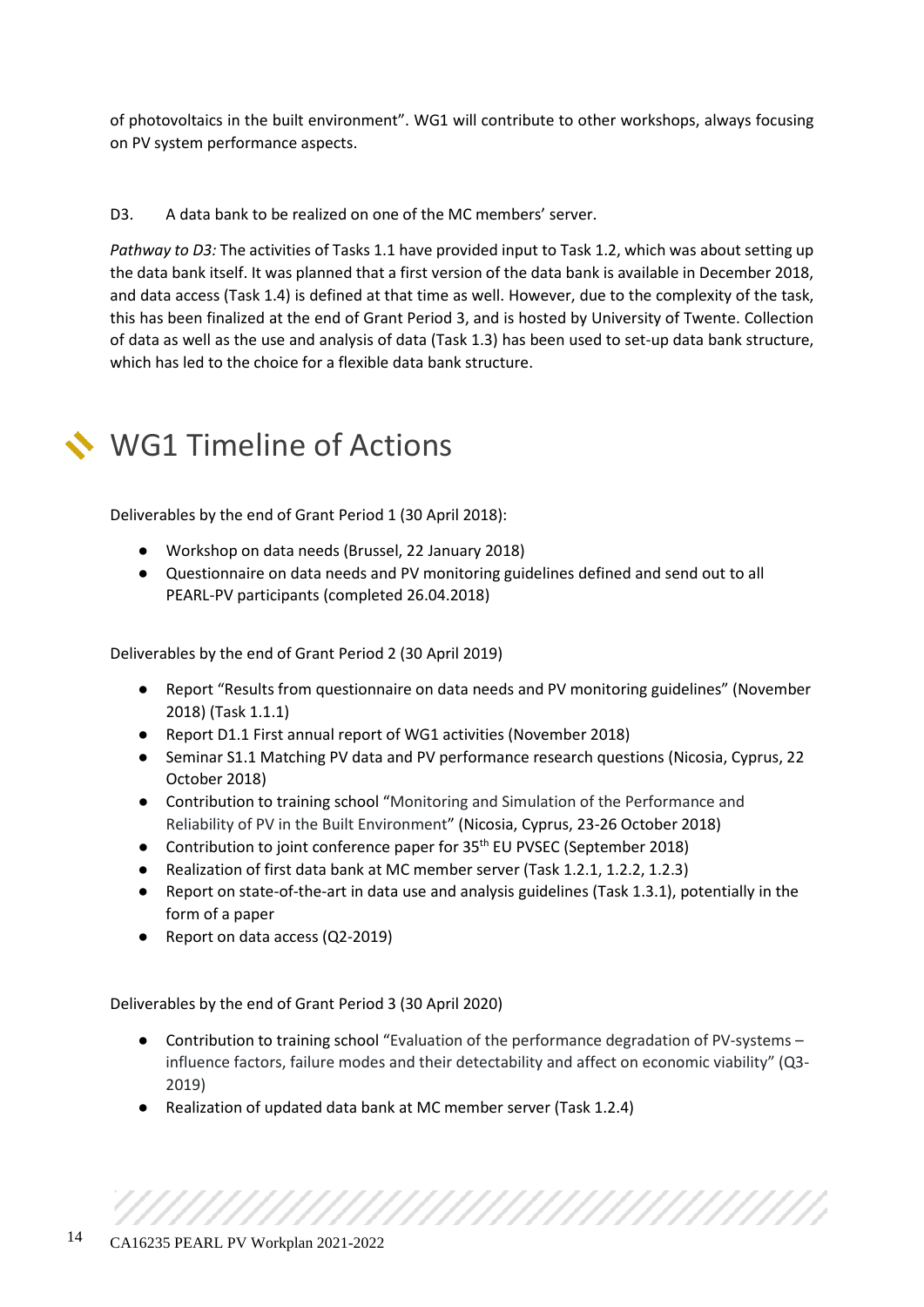- Contribution to (joint) conference paper for 36<sup>th</sup> EU PVSEC (September 2019)
- Report D1.2 Second annual report of WG1 activities (November 2019)
- Report on updated state-of-the-art in data use and analysis guidelines (Task 1.3.2, 1.3.3), potentially in the form of a paper
- First paper on analysis of data on PV system performance using data collected (Task 1.3.4)

Deliverables by the end of Grant Period 4 (4 October 2021)

- Realization of updated data bank at MC member server (Task 1.2.4)
- Scientific paper on overall performance of PV systems in Europe, focus on energy yields (Q2- 2020, Task 1.3.4)
- Contribution to (joint) conference paper for 37<sup>th</sup> EU PVSEC (September 2020)
- Session about the functioning and use of the CKAN data server at 38<sup>th</sup> EU PVSEC (September 2021)
- Report D1.3 Third annual report of WG1 activities (November 2020)
- Contribution to training school "Simulation tools and models for the forecast of system efficiencies of PV plants – with focus on environmental and integration aspects (Q3-2021)

Deliverables by the end of Grant Period 5 (4 April 2022)

YNNNNNNNNNNNNNN

- Scientific paper on detailed analysis of performance of PV systems in Europe, identifying causes for malfunction (Q4-2021, Task 1.3.4)
- Contribution to final report of this Action for the COST Association (Q2-2022).
- Contribution to training school "Potential of monitoring tools and advanced operation and maintenance practice for security and predictability of PV performance (Q1-2022)
- Report D1.3 Fourth annual report of WG1 activities (31 October 2021)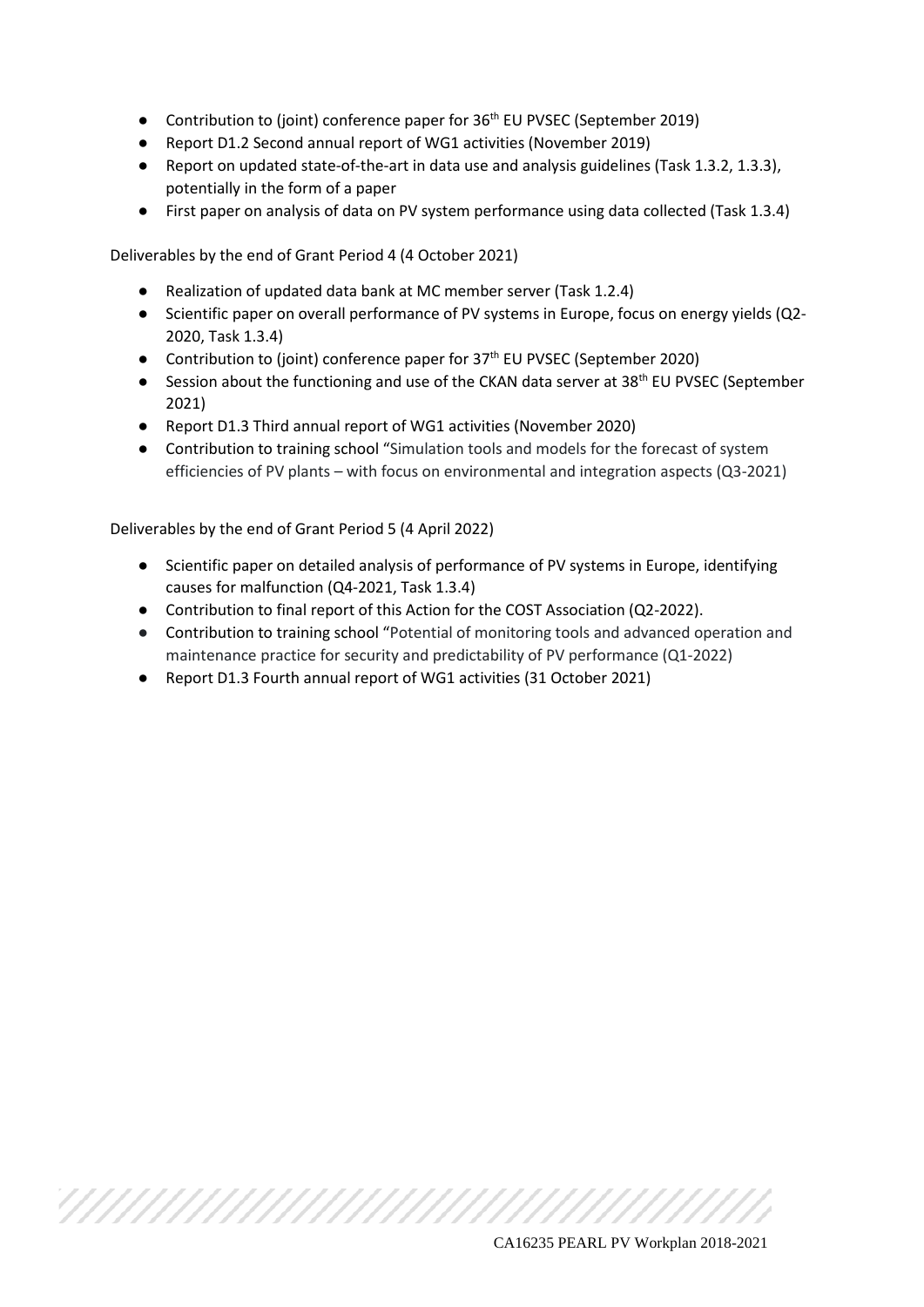

///////////////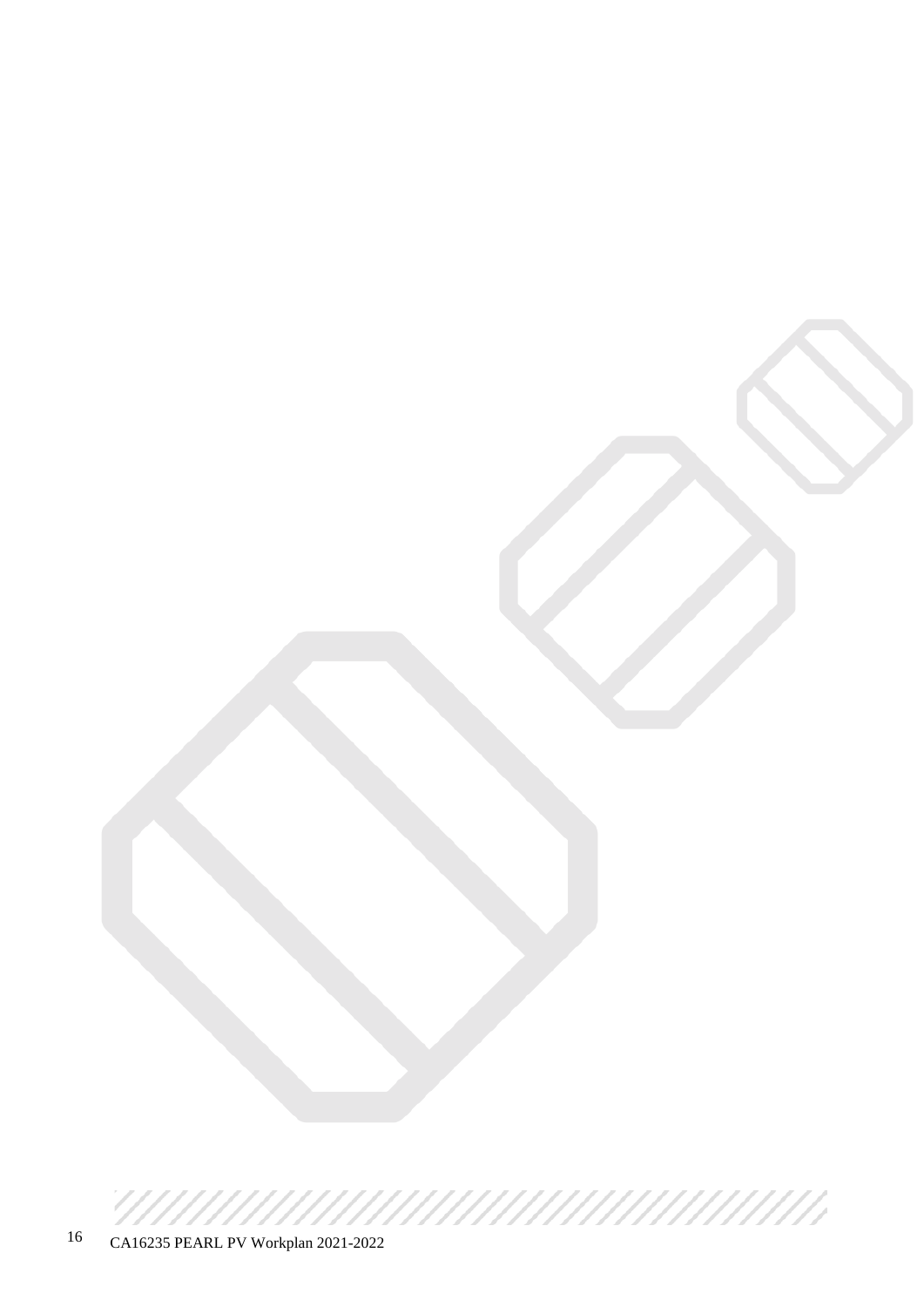## 3. Workplan of WG2: Reliability and Durability of PV

WG2 Chair: Jeff Kettle, James Watt School of Engineering, University of Glasgow, Scotland

WG2 Vice Chair: Reza Aghaei, TU Eindhoven, Netherlands

The main objectives of WG 2 are defined as follows:

- 1. Definition of reliability and durability metrics for PV modules, components and systems
- 2. Identification of relevant data to be collected to measure reliability and durability
- 3. Sharing knowledge via workshops, seminars and joint publications originating from WG2 with a wider community of PV experts solar electricity and other experts working for insurers, investors and banks.



### WG2 Description of Tasks

VIIIIIIIIIIIIIIIIIIIII

The work in WG2 is divided in two Tasks. The Deliverables and Task Leaders are summarized in Table 2 on the next page.

**Task 2.1:** Development of a common description of reliability and durability of PV modules and PV systems by meetings and communications with PV researchers and other experts leading to a shared document to be published on this COST Action's website.

**Task 2.2 (modified):** Identification of required data and measurement methodology to be used in the framework of understanding reliability and durability given the challenges of (i) the often long elapsed duration before occurrence of both defects and degradation of PV modules in the field (ii) the climate dependency of these effects and (iii) relationships between the manufactured quality of PV module and observed reliability and durability in practice.

**Task 2.3 (new):** Understand how advancements in big data analytics (BDA) approaches can be used to assess reliability. Make use of the CKAN (and other) repositories to understand how key factors in performance degradation to be identified and explore how the installation, operation, maintenance practice, geographic location or test conditions affect degradation over time. In addition, this task will initiate a new research framework on how BDA can be used to improve advancing technologies such as perovskite and organic solar cells.

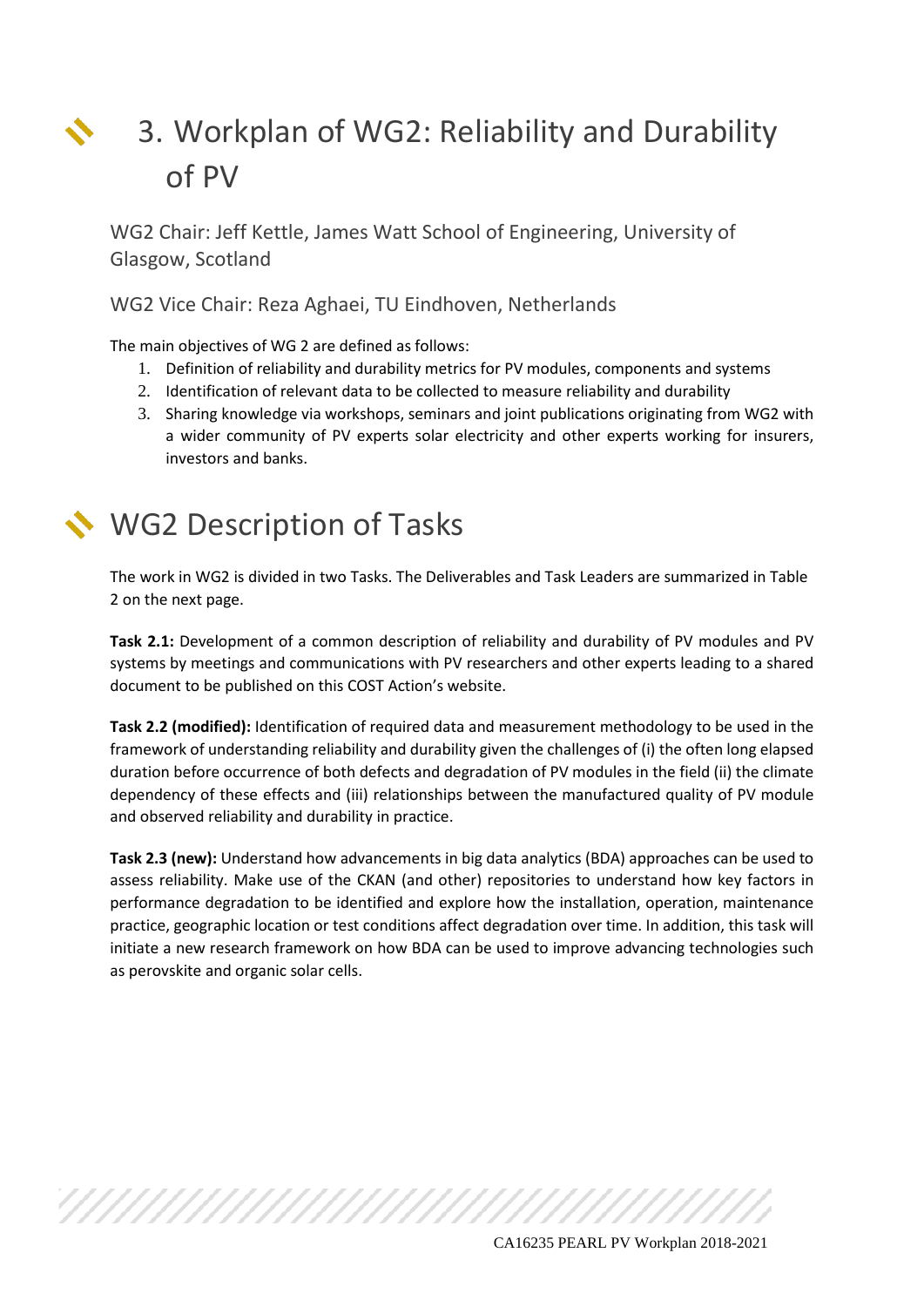#### **Table 2:** Overview on Tasks, Task leaders and deliverables for WG2

**TASK 2.1:** Development of a common description of reliability and durability of PV modules and PV systems

LEADER: Jeff Kettle

**Task 2.2:** Identification of required data to be used in the framework of understanding reliability and durability

LEADER: Reza Aghaei

**Task 2.3:** Identification of required data to be used in the framework of understanding reliability and durability

LEADERS: Jeff kettle/Shazada Ahmad

#### **DELIVERABLES AT THE END OF THE 1ST GRANT PERIOD (30.04.2018)**

Work Plan (done)

**Deliverables at month 12 (01.11.2018)**

WG2 report #1 (done)

**Deliverables at month 24 (01.11.2019)**

WG2 report #2 (done)

Workshop #1: Reliability metrics for PV (done)

**Deliverables at month 36 (01.11.2020)**

WG2 report #3 (done)

Workshop #2 (done)

Deliverable 5: White paper on definition of reliability and durability of different PV technologies (done and converted to a review paper for submission to a journal)

**Deliverables at month 48 (01.11.2021)**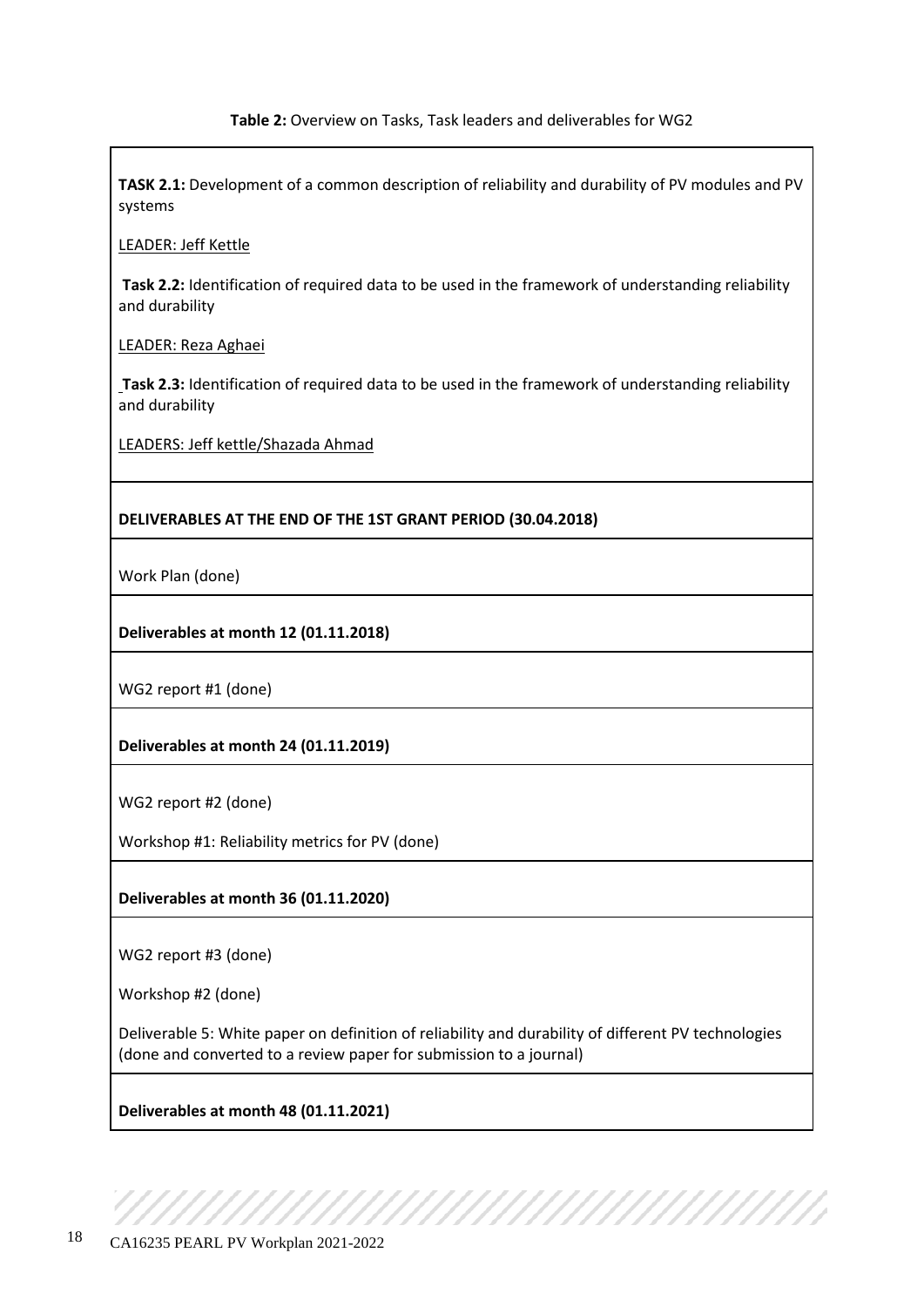WG2 report #4

Deliverable 7: Report on using BDA analytics for 3<sup>rd</sup> generation PVs

**Task 2.1: Development of a common description of reliability and durability of PV modules and PV systems**

The main objective of Task 2.1 is the definition of reliability and durability metrics for PV modules, components and systems. One the one hand properties describing reliability & durability from different views of PV stakeholders (Consumers, investors, manufacturers, researchers, utilities) are defined. One the other hand also different metrics for different PV technologies (c-Si, thin film, organic….) are considered. Also metrics dependent on different applications like PV for consumer products, utility-scale power production, mobility, building integration etc. will be evaluated. Finally also discrepancies between high durability and easy end-of-life management will be addressed.

The main outcome of Task 2.1 is Deliverable 5 mentioned in the MoU: White paper on definition of reliability and durability of different PV technologies, which is planned to be published Autumn 2021. The tentative paper structure has been discussed with the work group members via email, a conference call in July 2018, bilateral talks and a personal meeting at the PVSEC 2018 in Brussels, meetings in Lisbon/Utrecht (COST workshops), three conference calls. There are around 109 contributing authors (as of June 2021) from 10 different COST country members. The paper is to be submitted in June 2021.

#### **Task 2.2 (modified): Identification of required data and measurement methodology to be used in the framework of understanding reliability and durability**

The work plan of Task 2.2 had to be adapted in order to avoid overlaps and duplications with parallel running activities. For example, simulation models for certain PV module degradation modes are already summarized in IEA Task 13 report on "Assessment of PV module failures in the field" (published 2017). Also, there are strong overlaps between original Task 2.2 description and recent IEA PVPS Task 13 work program (2018-2021), which runs in parallel to Pearl PV. Moreover, several proposals of WG2 members are already covered within Task 13, such as description of reliability and failure modes of new module technologies and new system designs. Therefore, the new objectives for Task 2.2 are as follows.

The main objective of this work is to collect relevant information on how measure reliability and durability. This includes the description of mass PV data analysis methods - output power over time and multi-faceted analysis to gauge output decrease, the identification of issue causing decrease in power output (e.g. shading, physical degradation…) and a correlation of failure modes with climatic conditions

The planned output of Task 2.2 has been adjusted to a published paper reviewing specific failures modes in PV modules. These can then be used for more accurate identification of failure modes within BDA



CA16235 PEARL PV Workplan 2018-2021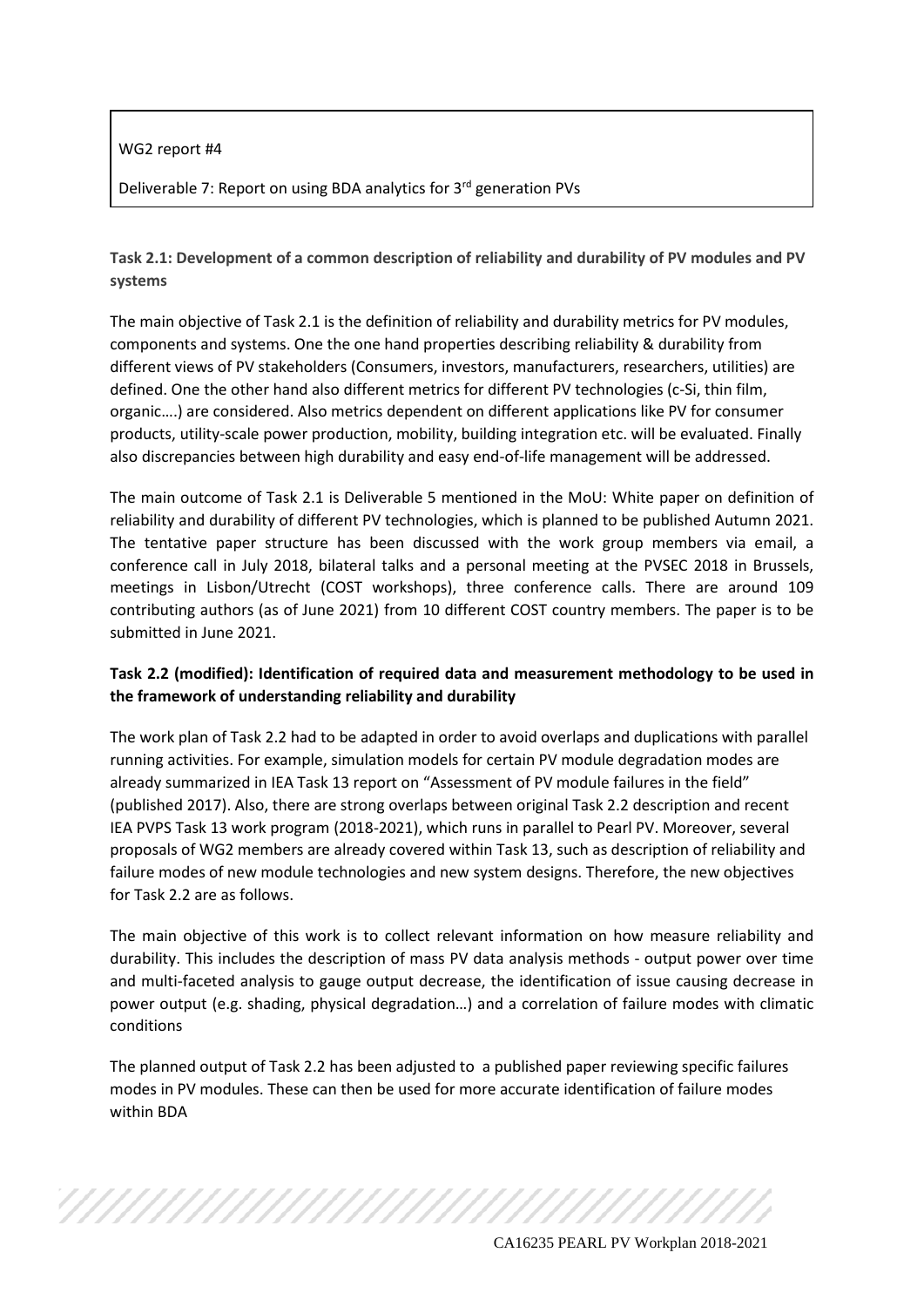#### **Task 2.3 (new): Identification of required BDA approaches to be used in the framework of understanding reliability and durability**

The use of BDA to analyse solar cell performance is a rapidly growing area, especially for material discovery. Fast advances have been developed in software, hardware, and also platforms for large data acquisition, storage, and communication for PV. Subsequently, many methods have been developed for BDA such as statistical analysis, artificial intelligence, data mining, and machine learning, and advanced data visualization. PVBDA aims to increase the reliability and service life of PV systems through developing the methods for automating the monitoring procedure, failures detection, and analyzing the degradation mechanism systematically, predict the performance and real-time decision-making for remedial action during PV systems' operation. PVBDA also contributes to enhancing the performance of emerging PV technologies.

The particular focus of T2.3 is upon how reliability metrics and reliability analytical techniques are changing within PV modules and systems and how advancements in big data analytics (BDA) approaches can be used to assess reliability. As a result of to the CKAN repository, that will enable the key factors in performance degradation to be identified and explore how the installation, operation, maintenance practice, geographic location affect degradation over time. This task will focus on all generations of PV technology and it is envisaged that lessons learned from mature PV technologies (e.g. c-Si) can be transferred to researchers and businesses in 3rd or next-generation PVs. In addition, this task will initiate a new research framework on how BDA can be used to improve advancing technologies such as perovskite solar cells.

# WG2 Deliverables Plan

Within the project specification, three main deliverables were identified for WG2 (D5 to D7 detailed below). This deliverables plan links the main deliverables to their respective Tasks and identifies the path to those deliverables, according to the current workplan.

D5. Publications of findings originating from WG2 in high-impact journals, conference proceedings and a special issue of an international peer reviewed journal. *(D5 complete)*

D6. Reports of the WG2 activities (month 12, 24, 36, 48), including the organisation of one workshop per year on reliability and durability of PV modules, components and systems. (D6 complete in September 2021)

D7. Review article on durability and reliability aspects of PV modules (D7 complete)

D8. Joint paper submitted to high impact journal on use of BDA to improve perovskite solar cell performance (expected Q1 2022)

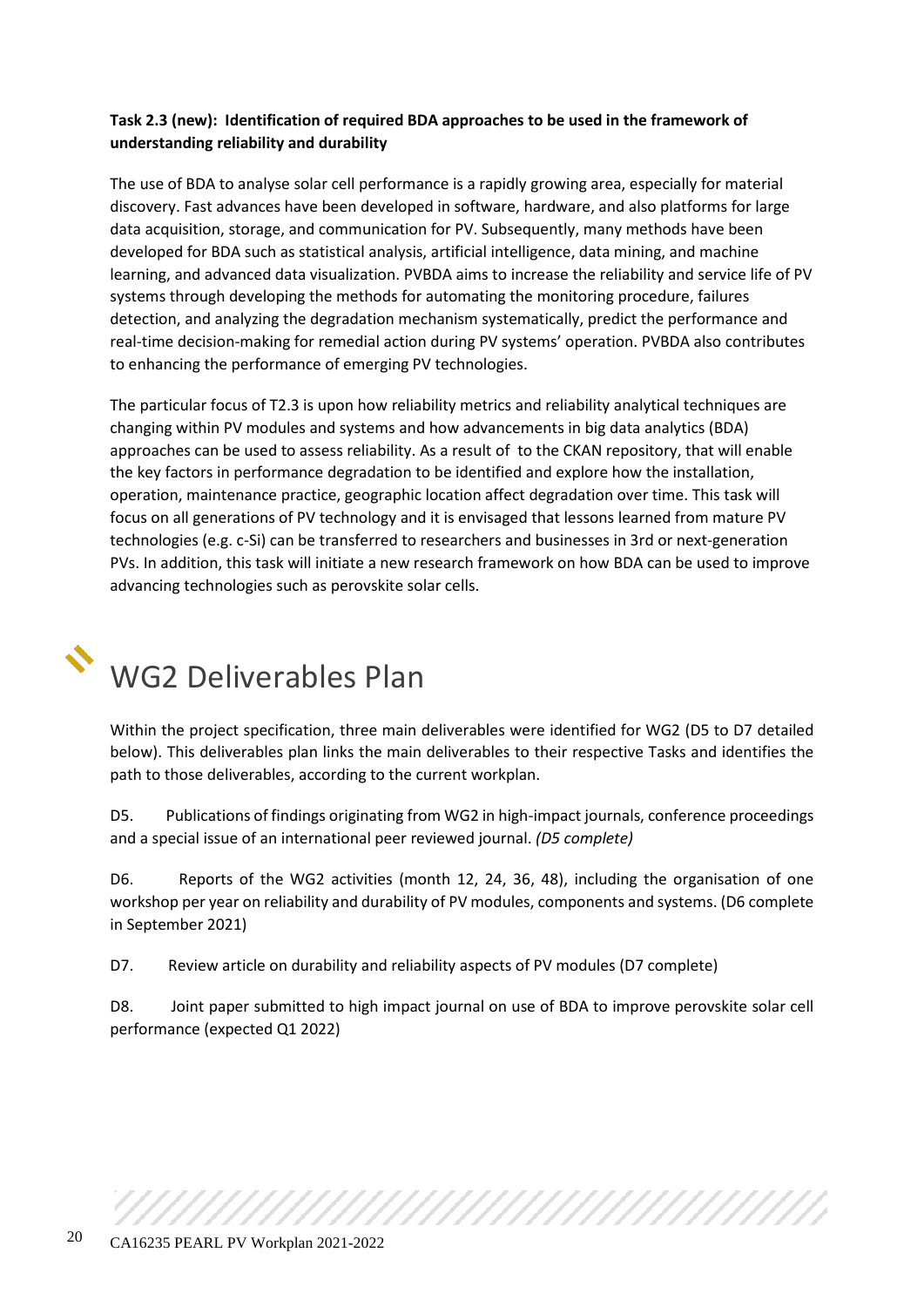### 4. Workplan of WG3: PV Simulation

WG3 Chair: Nicola Pearsall, Northumbria University, UK

WG3 Vice Chair: João Serra, Universidade de Lisboa, Portugal

The 'PV Simulation' Working Group considers the use of modelling tools to simulate the performance of photovoltaic devices and systems. This covers both the prediction and the assessment of performance and complements the activities of the other Working Groups in the PEARL PV project, especially those considering specific PV applications. The objectives of WG3 are:

- 1. Classification of PV simulation models by content ranging from (i) fundamental solar cell research, (ii) PV irradiance modelling including forecasting and cloud formation, (iii) PV systems (grid-connected, stand alone and hybrid), (iv) PV in the built environment and (v) PV grid interactions. Distinction will be determined between simulation models that can predict performance on short and long timescales as well as different approaches to prediction of the durability of PV modules and systems.
- 2. Identification of PV simulation tools and models by category.
- 3. Provision of access to information about PV solar electricity simulation models.
- 4. Comparison of various PV solar electricity simulation models.
- 5. Sharing knowledge originating from WG3 with a wider community of PV and other renewable energy experts by internet, workshops, seminars and joint publications about the topic of PV simulation.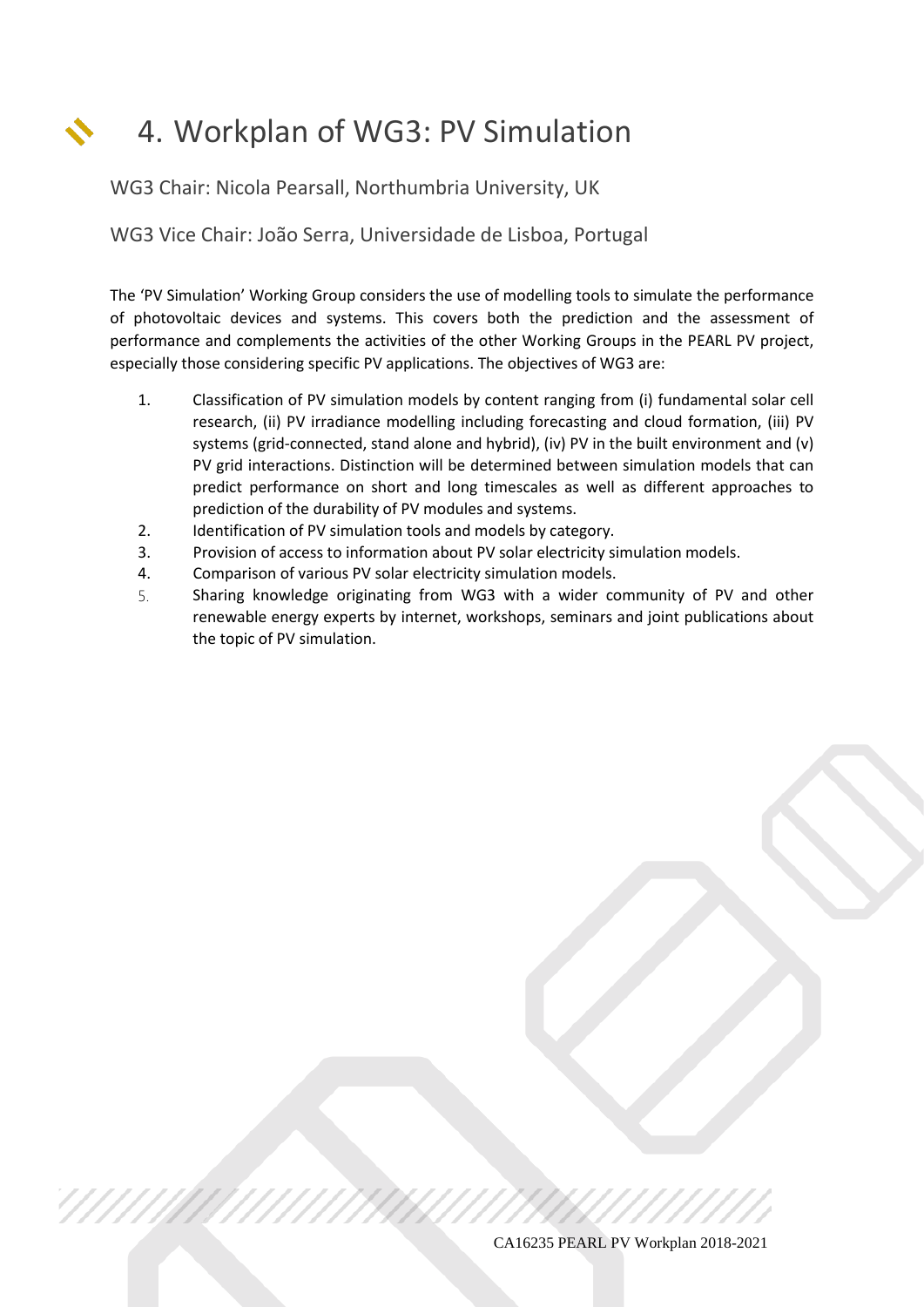

WG3 has three major tasks. Tasks 3.1 and 3.2 were completed by the end of Grant Period 2 and are therefore only summarized here. The following description concentrates on Task 3.3, which forms the main part of the remaining work. Some additional activities, which relate to the collation and dissemination of information on PV simulation are also described.

#### **Task 3.1: Development of a common description of PV simulation**

#### *Task Leader: Tihomir Betti, Croatia*

The description of simulation has been expressed in terms of the categories outlined in Objective 1. This task included the initial identification of software, the categorization of that software and the specification of the information requirements for the inventory (ST 3.1.1). The results were used in the development of the questionnaire in Task 3.2 and in the definition of the simulation comparison in Task 3.3. The three subtasks were completed by the end of Grant Period 2, retaining an option to repeat subtasks if considered necessary. This task contributed mainly to Objectives 1, 2, 3 and 5.

Subtasks:

| ST3.1.1 | Identification of the simulation categories and inventory requirements |
|---------|------------------------------------------------------------------------|
| ST3.1.2 | Determination of the scope of modelling currently undertaken           |
| ST3.1.3 | Recommendations for testing of models and development of new models    |

#### **Task 3.2: Identification of PV simulation tools and models**

#### *Task Leader: Jesús Robledo Bueno, Spain*

The PV simulation tools and models currently in use and/or available to the PV community were identified, together with information on scope and ease of use. This was achieved via the distribution of a questionnaire that investigated the current usage of software by the COST Action participants and others, determined the main reasons for that usage and sought to identify perceived gaps in provision. The distribution and analysis of the questionnaire was completed by the end of Grant Period 2 and has led to a conference presentation as well as feeding into the definition of Task 3.3. This task contributed mainly to Objectives 2, 3 and 5.

Subtasks:

| ST 3.2.1 | Preparation of simulation questionnaire (including delivery method)  |
|----------|----------------------------------------------------------------------|
| ST 3.2.2 | Distribution of questionnaire                                        |
| ST 3.2.3 | Analysis of questionnaire responses and summary of inventory results |

#### **Task 3.3: Assessment of simulation models**

#### *Task Leader: Nicholas Riedel-Lyngskær, Denmark*

The results of the usage survey indicated several aspects of PV systems that were of specific interest and not fully addressed in existing simulation packages. It was decided that these could be considered in more detail within a focused assessment, where models are compared using common data sets.

,,,,,,,,,,,,,,,,,,,,,,,,,,,,,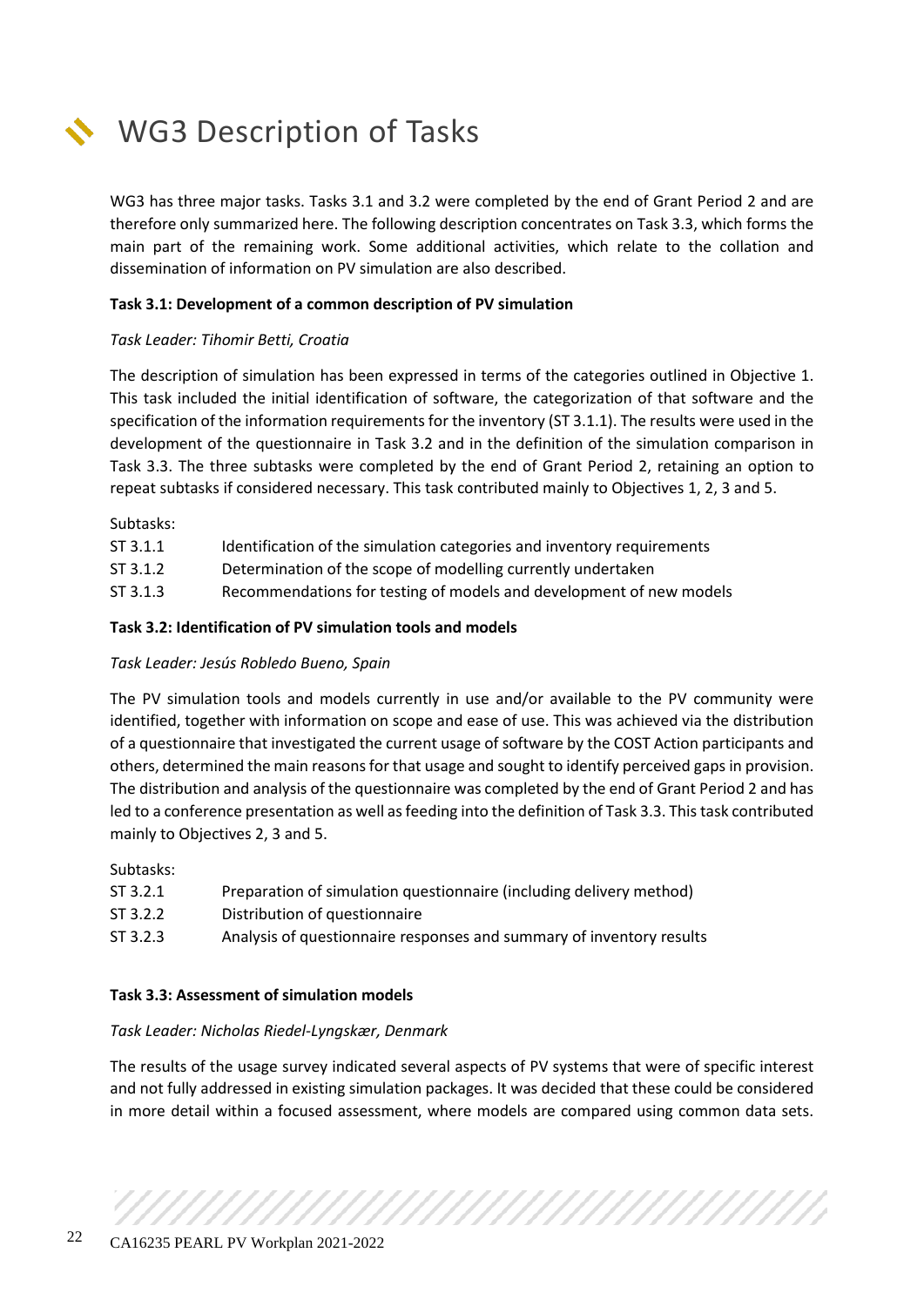Further topics were identified during a workshop held in December 2020. The simulation topics to be considered are related to either new and/or complex system types (e.g. bifacial systems) or operational issues which are challenging to include on a consistent basis (e.g. shading, soiling). Initially, a series of round robin exercises was proposed, where several different modelling groups would simulate the same system designs with a common data set. However, due to the variety of systems and the difficulty of sourcing open-access data suitable for all the exercises, this approach was modified to more targeted comparisons within a single group or between a few groups.

In Grant Period 3, work commenced on the comparison of existing software for bifacial systems and results were published by Riedel-Lyngskær et al in Applied Sciences (November 2020) at the European PV Solar Energy Conference, September 2020. This work had some delays caused by difficulties with data collection during 2020, due to access restrictions, but will be continued during Grant Period 4. Members of the PEARL network are also developing new software for complex irradiance modelling, suitable for both bifacial PV systems and systems with complex shading (e.g. building integrated systems).

One of the most important aspects being considered in the ongoing model comparisons relates to uncertainty, especially as we move to more complex systems, including the role of the user of the model.

This task contributes mainly to Objectives 3, 4 and 5.

Subtasks:

| ST 3.3.1 | Definition of software to be tested, together with the test regimes |
|----------|---------------------------------------------------------------------|
| ST 3.3.2 | Comparative software testing                                        |
| ST 3.3.3 | Assessment of test results and recommendations                      |

WG3 Deliverables Plan

Within the project specification, three main deliverables were identified for WG3 (D8 to D10 detailed below). This deliverables plan links the main deliverables to their respective Tasks and identifies the path to those deliverables, according to the current workplan.

D8. Publication of findings originating from WG3 in high impact journals, conference proceedings and books.

*Pathway to D8:* Whilst the outputs from Tasks 3.1 and 3.2 have mainly been used for identifying the detailed studies of Task 3.3, results have also been published in conference proceedings. Two journal papers have been published on modelling of PV systems and further papers will be published in the remaining period, most of which will be based on the work in Task 3.3. A summary of the work of WG3 was included in the first edition of the PEARL PV Country Reports book and a final summary report will be included in the updated version of the Country Reports at the end of the COST Action.

D9. Annual reports of the WG3 activities, together with the organization of two workshops and two seminars on PV simulation.



CA16235 PEARL PV Workplan 2018-2021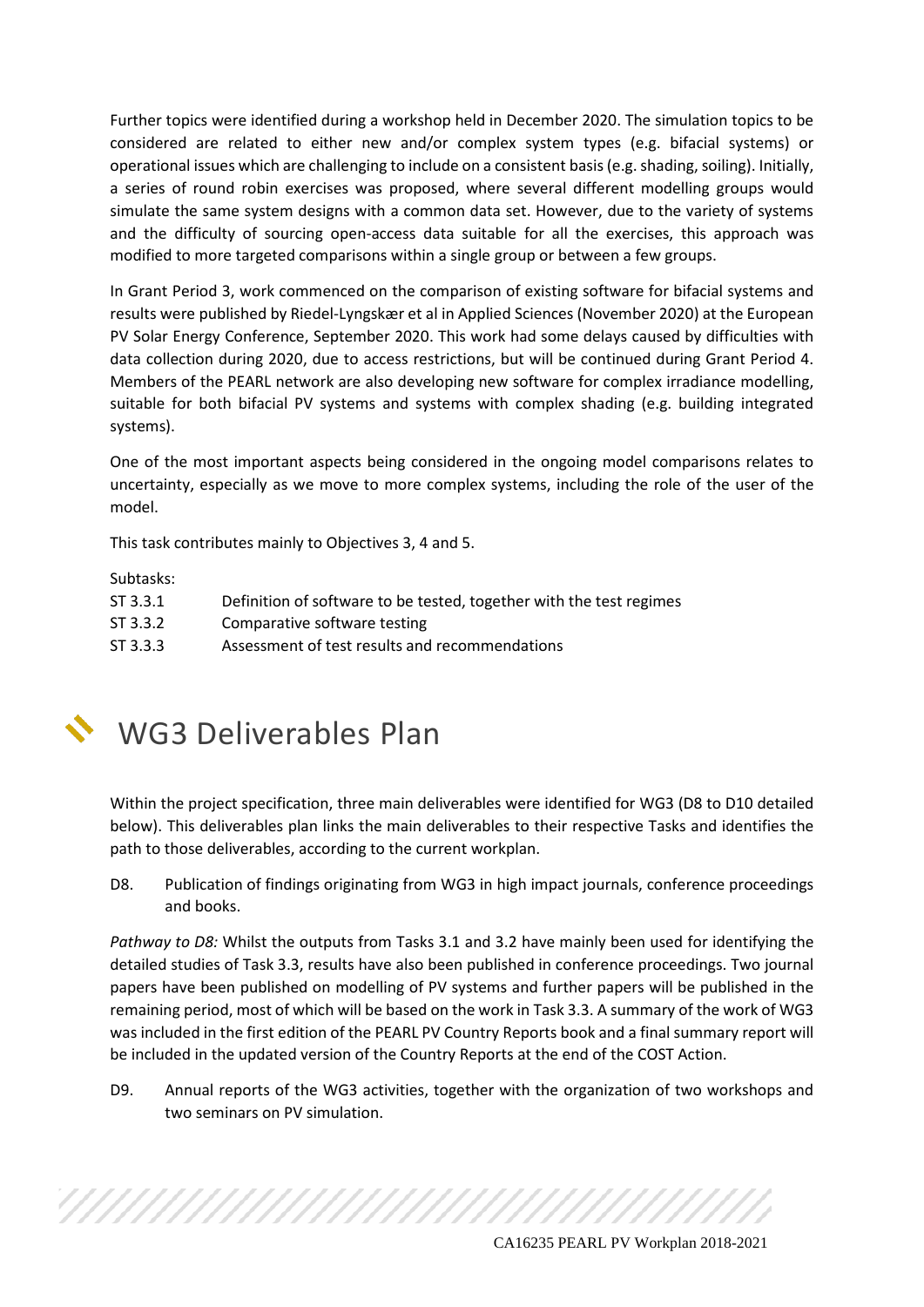*Pathway to D9:* WG3 is contributed to the training workshop held in Cyprus in October 2018, with a specific set of sessions on the simulation of BIPV systems. The third PEARL PV training workshop, to be held in GP4, is being organized by WG3 and focuses on simulation and modelling. This was originally planned for October 2020, but was postponed due to travel constraints across Europe, and is now scheduled for July 2021. WG3 has held workshops at the annual meetings of PEARL PV throughout the Action, together with an on-line workshop in December 2020. It is planned to hold a further on-line workshop for all PEARL participants in early 2022, to discuss the results of the model comparisons. WG3 will also contribute to the final conference.

D10. Open-source software for the simulation of PV modules and systems.

*Pathway to D10:* The activities of Tasks 3.1 and 3.2 have identified the current open-source software available for PV modules and systems. Task 3.3 will include the testing of some open-source software alongside proprietary software, leading to recommendations on best use and requirements for future development.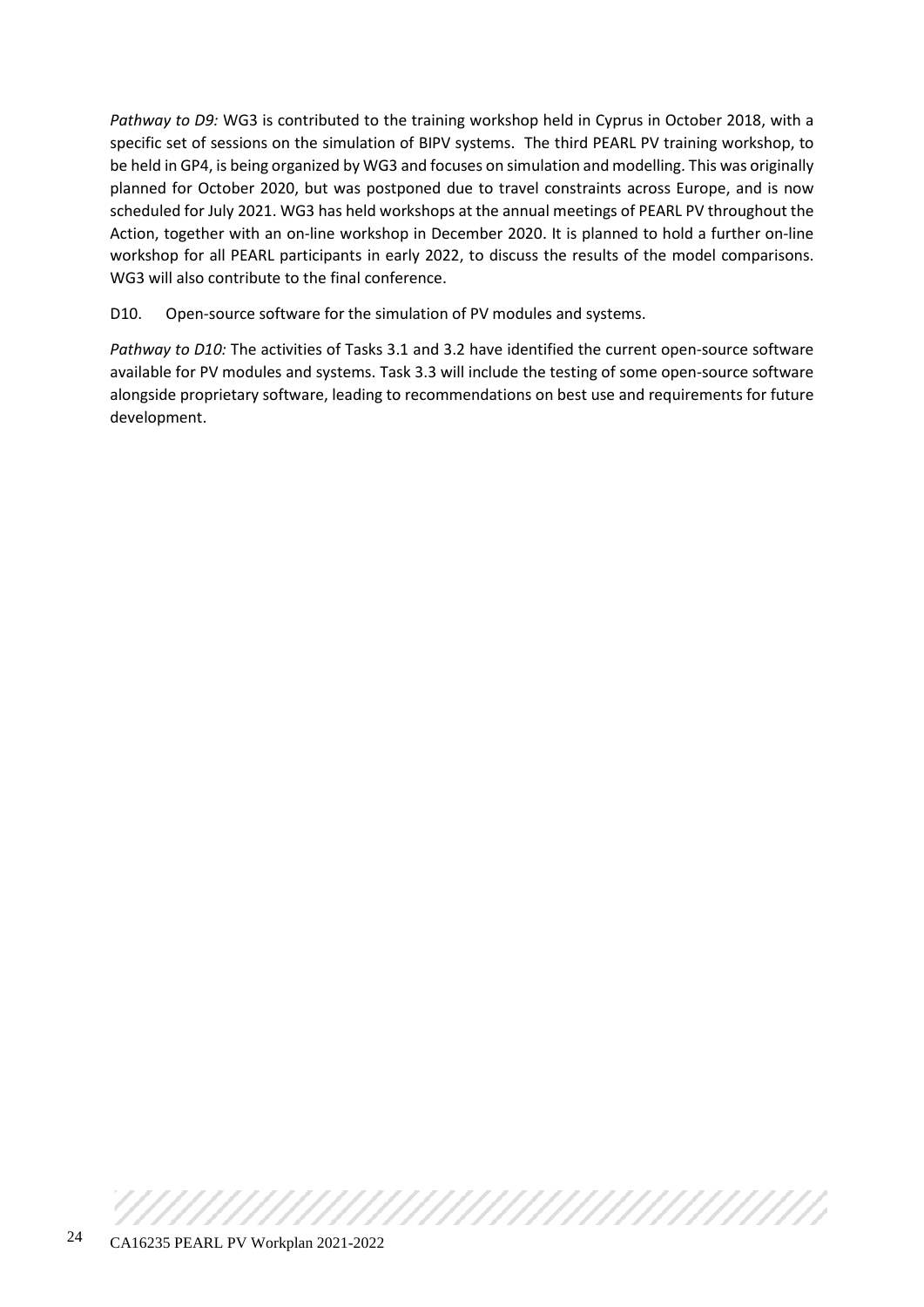### WG3 Timetable of Actions 2021-22

| Grant Period 4        |
|-----------------------|
| <b>Grant Period 5</b> |

| Task                       | Subtask |                       | 2022  |            |           |          |  |  |
|----------------------------|---------|-----------------------|-------|------------|-----------|----------|--|--|
|                            |         | $1 - 4$               | $5-8$ | $9 - 10$   | $11 - 12$ | $1 - 4$  |  |  |
| 3.1                        | 3.1.1   |                       |       |            |           |          |  |  |
| Common<br>3.1.2            |         | <b>Task Completed</b> |       |            |           |          |  |  |
| description of<br>3.1.3    |         |                       |       |            |           |          |  |  |
| PV simulation              |         |                       |       |            |           |          |  |  |
| 3.2                        | 3.2.1   |                       |       |            |           |          |  |  |
| Identification of<br>3.2.2 |         | <b>Task Completed</b> |       |            |           |          |  |  |
| PV models                  | 3.2.3   |                       |       |            |           |          |  |  |
| 3.3                        | 3.3.1   |                       |       |            |           |          |  |  |
| Testing of                 | 3.3.2   |                       |       |            |           |          |  |  |
| simulation                 | 3.3.3   |                       |       |            |           |          |  |  |
| models                     |         |                       |       |            |           |          |  |  |
| Networking                 |         |                       | NA1   | <b>NA2</b> |           | NA3, NA4 |  |  |
| Activities (see            |         |                       |       |            |           |          |  |  |
| key below)                 |         |                       |       |            |           |          |  |  |

NA1: Training School #3, Simulation tools and models for the analysis of PV system performance, Brasov, Romania, July 2021

- NA2: WG3 workshop at annual meeting of PEARL PV
- NA3: WG3 on-line workshop, January/February 2022
- NA4: PEARL PV Final Conference, April 2022

#### WG3 Milestones and Deliverables

Deliverables by the end of Grant Period 4 (31 October 2021)

- Report on the organization of the training workshop on PV simulation
- Progress report for GP4

Deliverables by the end of Grant Period 5 (30 April 2022)

ЧИНИНИНИН

- Report on the organization of the second seminar on PV simulation
- Paper on open-source software availability and development needs
- WG3 final report (including contribution to update Country Reports)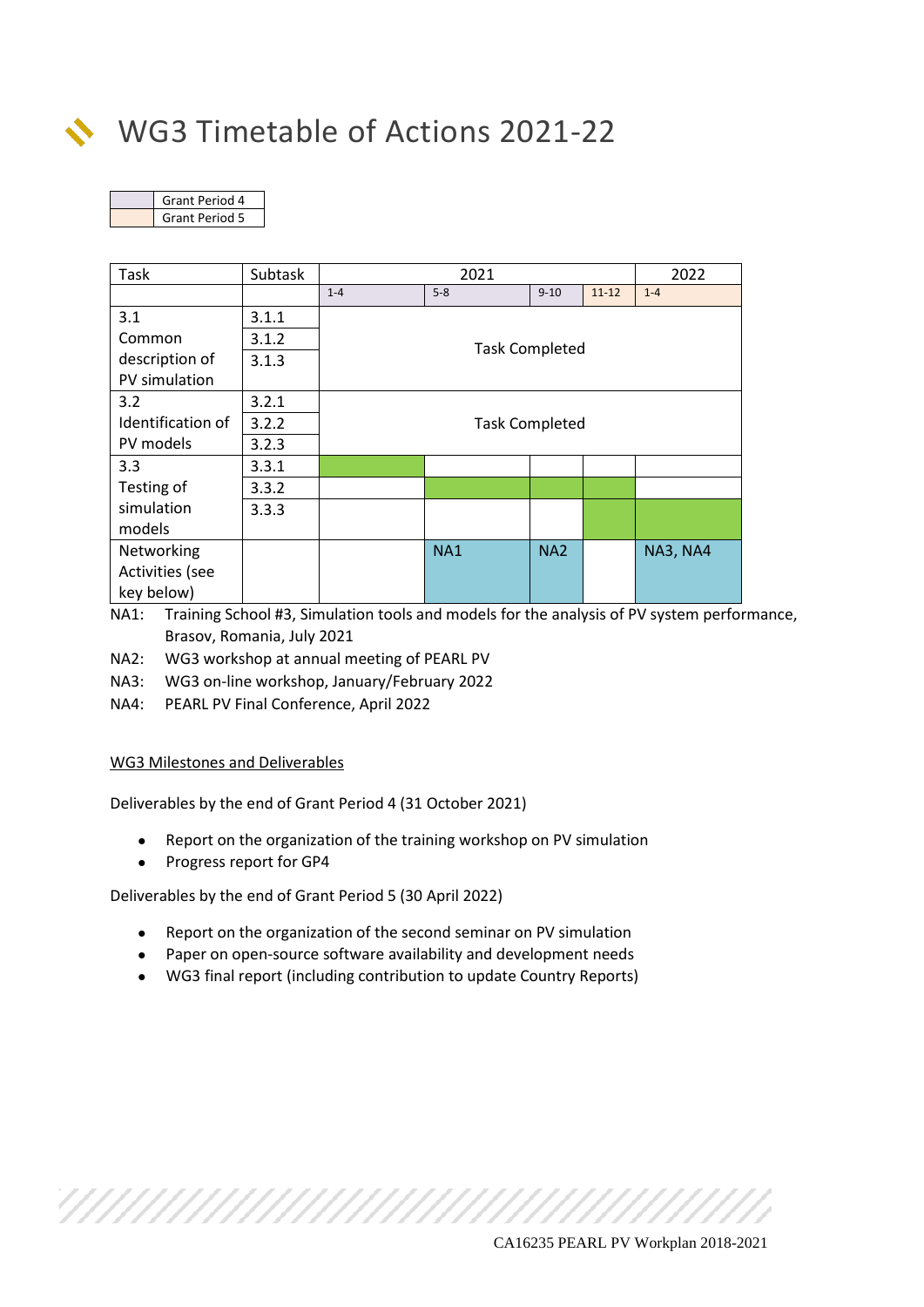

## 5. Workplan of WG4: PV in the Built Environment

WG4 Chair: Bogdan-Gabriel BURDUHOS, Transilvania University of Brașov, Romania

WG4 Vice Chair: Mirjana Devetakovic, University of Belgrade, Serbia

For many years PV systems have been used with the unique objective to produce renewable energy from the sun, by installing modules on large fields and on large industrial or commercial flat roofs. Since the cost of photovoltaic technologies was drastically reduced in the last years and the *net Zero Energy Buildings* were defined as a target for new buildings starting with 2020, the idea to integrate PV modules in the built environment (mainly as façade or roof element) became more feasible and important for building designers. This has been defined as Building Integrated Photovoltaic (BIPV) meaning that PV modules will serve not only as renewable energy producers but also as elements of the building, having also other functions such as weather protection or shading.

If integrated in the built environment, PV modules have to withstand often variable outdoor conditions leading to complex situations which are difficult to be predicted with SoA simulation models and existing standards that are representing "conventional" conditions. For these reasons the main goals of WG4 are:

1. Collect information about the applications of PV solar electricity in the built environment using both information from other WGs and by communications with PV experts, architects, installers, construction / building service engineers and city / urban planners.

2. Identify monitored data from existing systems and appropriate simulation models that can be used in the framework of PVs installed in the built environment.

3. Sharing knowledge originating from WG4 with a wider community of PV experts and other experts in the building sector by internet, workshops, seminars and joint publications.



WG4 has two major tasks, as described below.

#### **Task 4.1: Collection of information for the database server**

The aim of this task is the collection of relevant and useful information about realized PV projects in the built environment (such as exemplary public founded research or Pilot and Demonstration

,,,,,,,,,,,,,,,,,,,,,,,,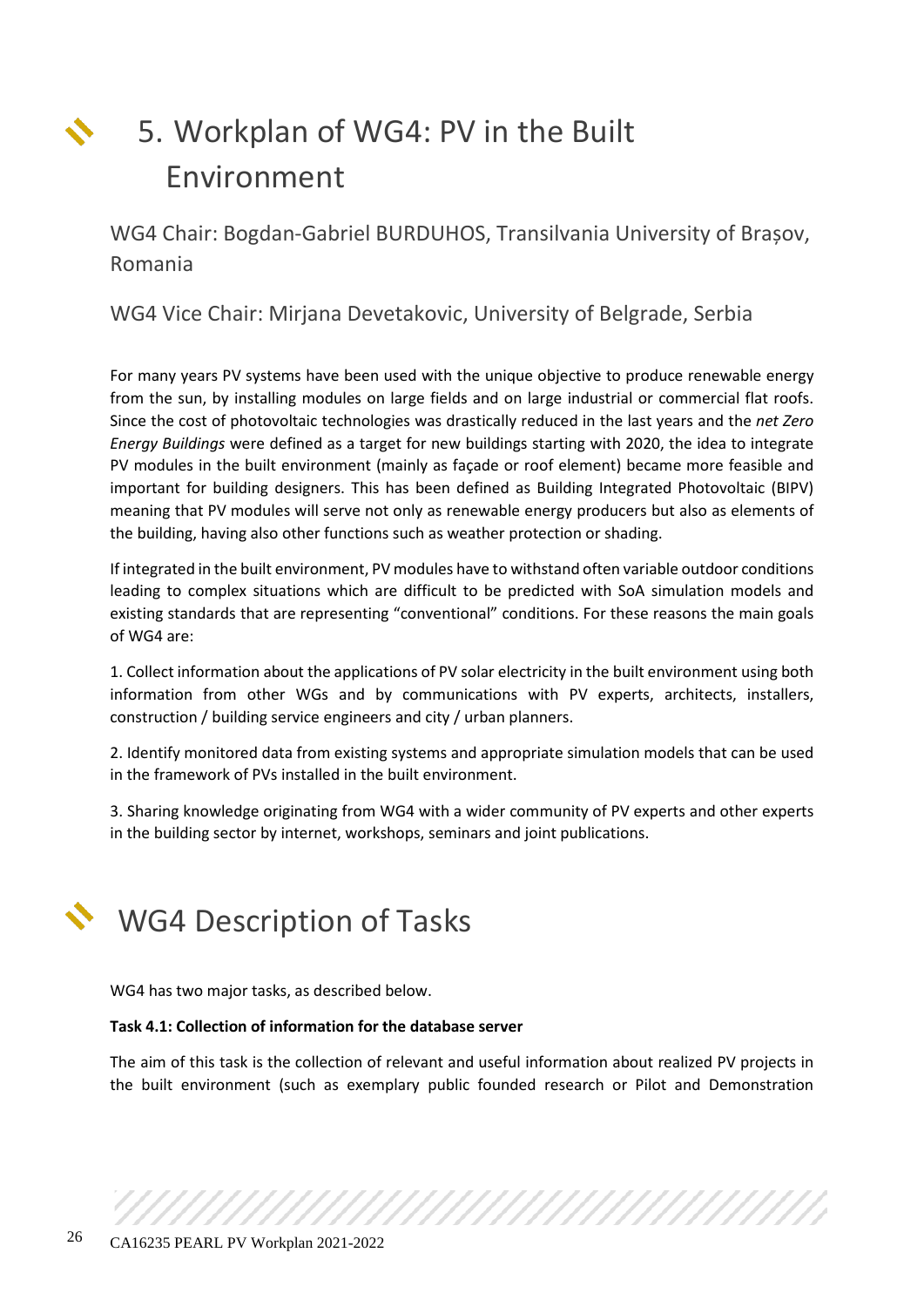projects) for the database server developed in the frame of this COST Action, from different WG partners, from other stakeholders and from scientific publications / internet articles.

Also, in order to enlarge the scope of the task and increase the echo of the Action, information related to the PV cost can be obtained from PV experts (architects that already experienced PV installation in their building project, installers, construction / building services engineers and city / urban planners) and added to the database server of the Action.

Subtasks:

- ST 4.1.1 Characterisation of the built environment and PV related issues
	- Definition of different built environments
	- Identification of the main PV related issues
	- Identification of the main possibilities of use of PV in the built environment *ST participants: Aleksandra Krstić, Mirjana Devetaković, Gabriele Lobaccaro*
- ST 4.1.2 Simulation models
	- State of the art
	- What models are used for predicting the PV energy performance in the built environment
	- Characteristics, parameters, need for other functions *ST participants: Gabriele Lobaccaro, Georgios Martinopoulos, Nikolina Shutinoska, Mircea Neagoe*
- ST 4.1.3 Energy performance norms that apply to buildings

ЧИНИНИНИНИН

- State of the art, based also on different country perspectives (translation on national documents in English when necessary).
- *ST participants: Georgios Martinopoulos*

#### **Task 4.2: Identification of required data and appropriate simulation models to be used in the framework of PV systems in the built environment**

The aim of this task, which is complementary to Task 3.1, is to identify useful relevant data from real case studies and to assess / simulate the performances and the behaviours of PV systems in the built environment. This will be done based on the archetypes definition of *BIPV* and *PV in built environment*; afterwards the physical, technological and architectural parameters related to integration into the building (e.g. shading, temperature, non-optimal cabling, etc.) will be described in order to identify in the last stage the specific and appropriate simulation models that best fit the planning needs and the designer requirements.

Subtasks:

- ST 4.2.1 Definition of BIPV and PV in built environment archetypes (product and system) *ST participants: Aleksandra Krstić, Mirjana Devetaković*
- ST 4.2.2 Identification of issues and parameters related to integration into building (e.g. shading, temperature, non-optimal cabling …)

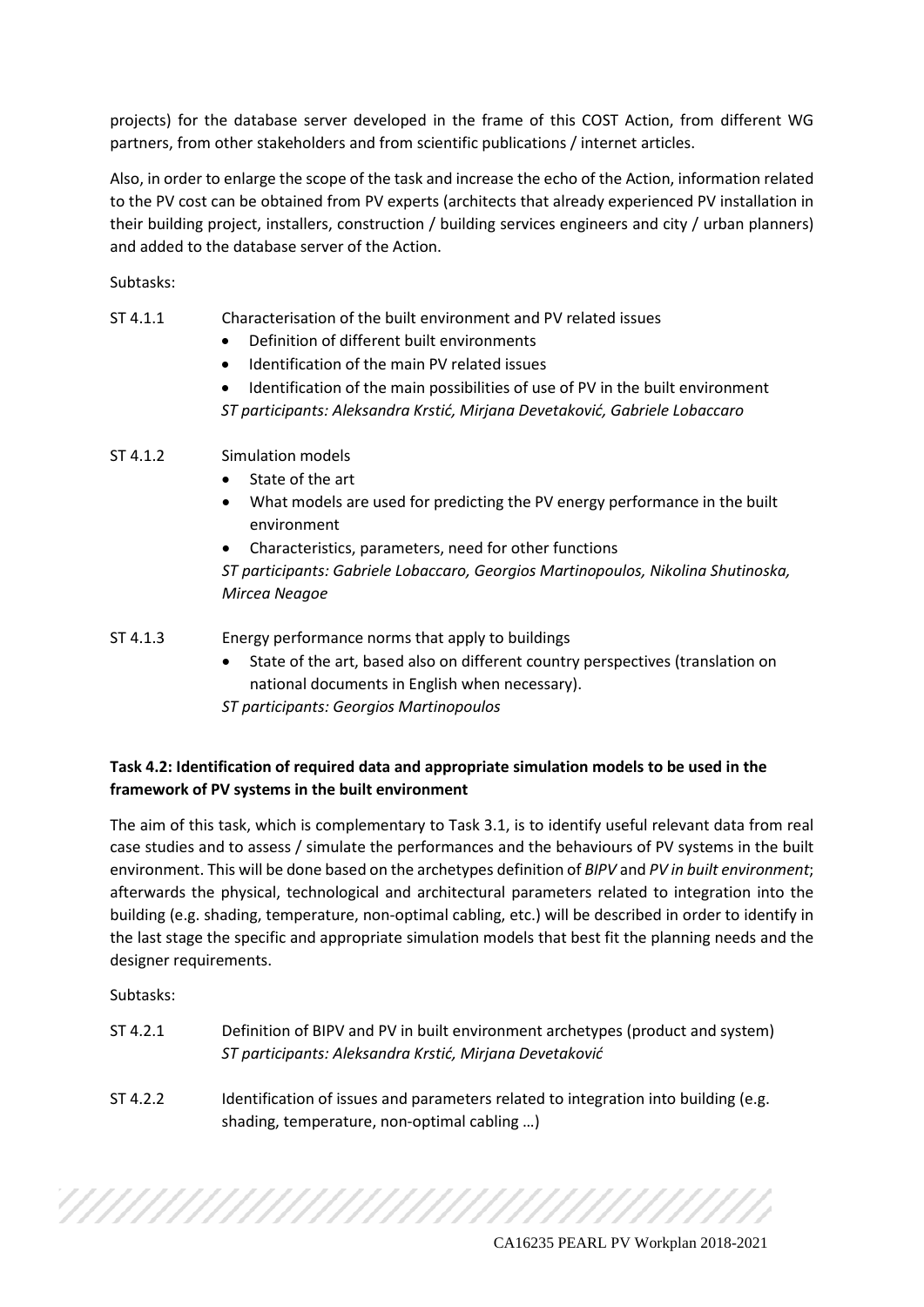*ST participants: Georgios Martinopoulos, Patrick Hendrick*

ST 4.2.3 PV and the urban mobility *ST participants: Bogdan Burduhos, Mircea Neagoe, Alonzo Sierra*



Within the project specification, three main deliverables were identified for WG4. This deliverables plan links the main deliverables to their respective Tasks and identifies the path to those deliverables, according to the current work plan.

D11. Publications of findings originating from WG4 in high-impact journals, conference proceedings and a special issue of an international peer reviewed journal.

*Pathway to D11:* Both tasks will result in the preparation of reports which will be assessed in terms of their suitability for the preparation of journals or conference papers related to the BiPV community (photovoltaic and construction domain experts). The exact content will depend on the advances that will be achieved in the WG4.

#### **Results**

WG4 has produced several publications in high-impact scientific journals and conferences.

Paper at Places and Technologies Conference 2018 (published in the proceedings) *Title*: Trends in integration of photovoltaic facilities into the built environment *Authors*: Aleksandra Krstić-Furundžić, Alessandra Scognamiglio, Mirjana Devetaković, Francesco Frontini, Budimir Sudimac

Paper at ESCC - Energy Sustainability and Climate Change 2018 (abstract published in the proceedings) *Title*: International experiences ongoing on the use of photovoltaics in the built environment. Starting points for new research development

*Authors*: Alessandra Scognamiglio, Francesco Frontini

Paper at EUPVSEC (visual presentation)

*Title*: The Use of Photovoltaic Technologies in the Built Environment: Open Issues and Research Perspectives *Authors*: A. Scognamiglio, F. Frontini, A. Krstić-Furundžić, M. Devetaković, B. Sudimac

Paper in FME Transactions Journal 2019, vol. 47(2), pp. 387-397. ISSN: 1451-2092 (print), ISSN: 2406-128X (online), UDC: 62. [https://doi.org/10.5937/fmet1902387D,](https://doi.org/10.5937/fmet1902387D) [https://www.mas.bg.ac.rs/istrazivanje/fme/start\)](https://www.mas.bg.ac.rs/istrazivanje/fme/start) *Title*: Design of Solar Systems for Buildings and Use of BIM Tools: Overview of Relevant Geometric Aspects *Authors*: Mirjana Devetaković, Đorđe Đorđević, Gordana Đukanović, Aleksandra Krstić Furundžić, Budimir Sudimac, Alessandra Scognamiglio

,,,,,,,,,,,,,,,,,,,,,,,,,,,

Paper in Energies Journal 2019, vol. 12(18), pp. 1-28

*Title*: A Methodological Analysis Approach to Assess Solar Energy Potential at the Neighborhood Scale *Authors*: Gabriele Lobaccaro, Malgorzata Maria Lisowska, Erika Saretta, Pierluigi Bonomo, Francesco Frontini

Paper at 3<sup>rd</sup> International Forum for Architecture and Urbanism, Modernisation and Globalization Conference *Title*: Modernization of Built Environment by Integration of PV Technology - The Case Of Street Light Systems Authors: Mirjana Devetakovic, Florian Nepravishta, Goran Radovic, Milan Radojevic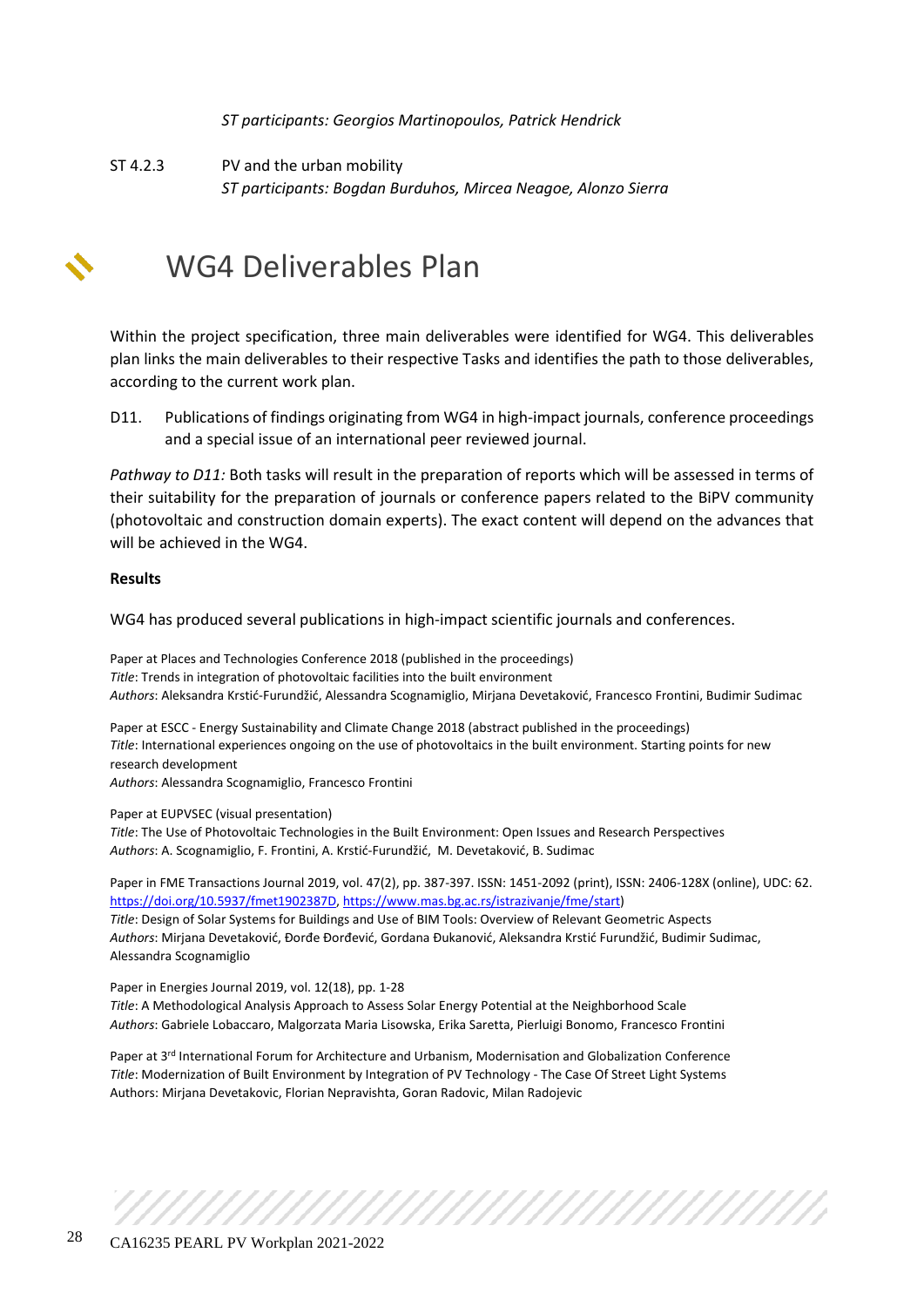Paper in Open House International Journal, Vol. 45 No. 1/2, pp. 195-207, ISSN: 0168-2601 (2020), <https://doi.org/10.1108/OHI-04-2020-0015>

*Title*: Trends in the integration of photovoltaic facilities into the built environment *Authors*: Aleksandra Krstić-Furundžić , Alessandra Scognamiglio , Mirjana Devetakovic, Francesco Frontini , Budimir Sudimac

Paper in Applied Sciences Journal 2020, 10(19), 6696[; https://doi.org/10.3390/app10196696](https://doi.org/10.3390/app10196696)

*Title*: Photovoltaics on Landmark Buildings with Distinctive Geometries

*Authors*: Mirjana Devetaković, Djordje Djordjević, Milan Radojević, Aleksandra Krstić-Furundžić, Bogdan-Gabriel Burduhos, Georgios Martinopoulos, Mircea Neagoe and Gabriele Lobaccaro

Paper in Solar Energy Conversion in Communities. Springer Proceedings in Energy[, https://doi.org/10.1007/978-3-030-](https://doi.org/10.1007/978-3-030-55757-7_9) [55757-7\\_9,](https://doi.org/10.1007/978-3-030-55757-7_9) pp. 125-139

*Title*: Comparative Analysis of Software Accuracy in Photovoltaic Energy Estimation for a Temperate Mountain Climate *Authors*: Bogdan-Gabriel Burduhos, Mirjana Devetaković, Mircea Neagoe, Nadia Ramona Cretescu

Members of WG4 also coordinated 2 special issues of international peer reviewed journals:

- Modeling and Forecasting for Energy Production of Photovoltaic (PV) Systems, <https://www.hindawi.com/journals/ijp/si/430386/>
- Photovoltaic Systems in the Built Environment, [https://www.mdpi.com/journal/energies/special\\_issues/PV\\_Built\\_Environment](https://www.mdpi.com/journal/energies/special_issues/PV_Built_Environment)

D12. Reports of the WG 4 activities, including the organization of two workshops and two seminars about PV in the built environment.

*Pathway to D12:* Annual reports will be produced as required. Workshops and seminars will be held during the project presenting the main findings obtained in WG4.

#### **Results**

- Organizing of a Workshop in Lisbon, Portugal, 2019
- Organizing of a Workshop in Utrecht, Netherlands, 2020 (*BIPV on landmark objects*)
- Organizing with Aleksandra Krstić of 3 training schools related to PV systems in the built environment:
	- o *Monitoring and Simulation of the Performance and Reliability of PV in the Built Environment* (Nicosia, Cyprus, 2018)
	- o *Evaluation of the performance degradation of PV-systems – influence factors, failure modes and their detectability and effect on economic viability* (Paola, Malta, 2019)
	- o *Simulation tools and models for the analysis of PV system performance* (Brasov, Romania, 2021)
- Participation at the Pearl PV seminar organized in Nicosia, Cyprus, 2018
- Participation at the Pearl PV seminar organized in Paola, Malta, 2019

ЧИНИНИНИНИНИ

• Participation at the Pearl PV seminar organized in Brasov, Romania, 2021

Also the chair and members of WG4 were actively involved in organizing the COST Pearl PV seminar and training school in Brasov, Romania in July 2021.

D13. List of open source data and software for PV in the built environment

*Pathway to D13:* Collection of information for the database server of this Action about PV systems in the built environment, from realized projects, publications and information retrieved from internet, and from PV experts, architects, installer, construction and building services engineers and city/urban planners.

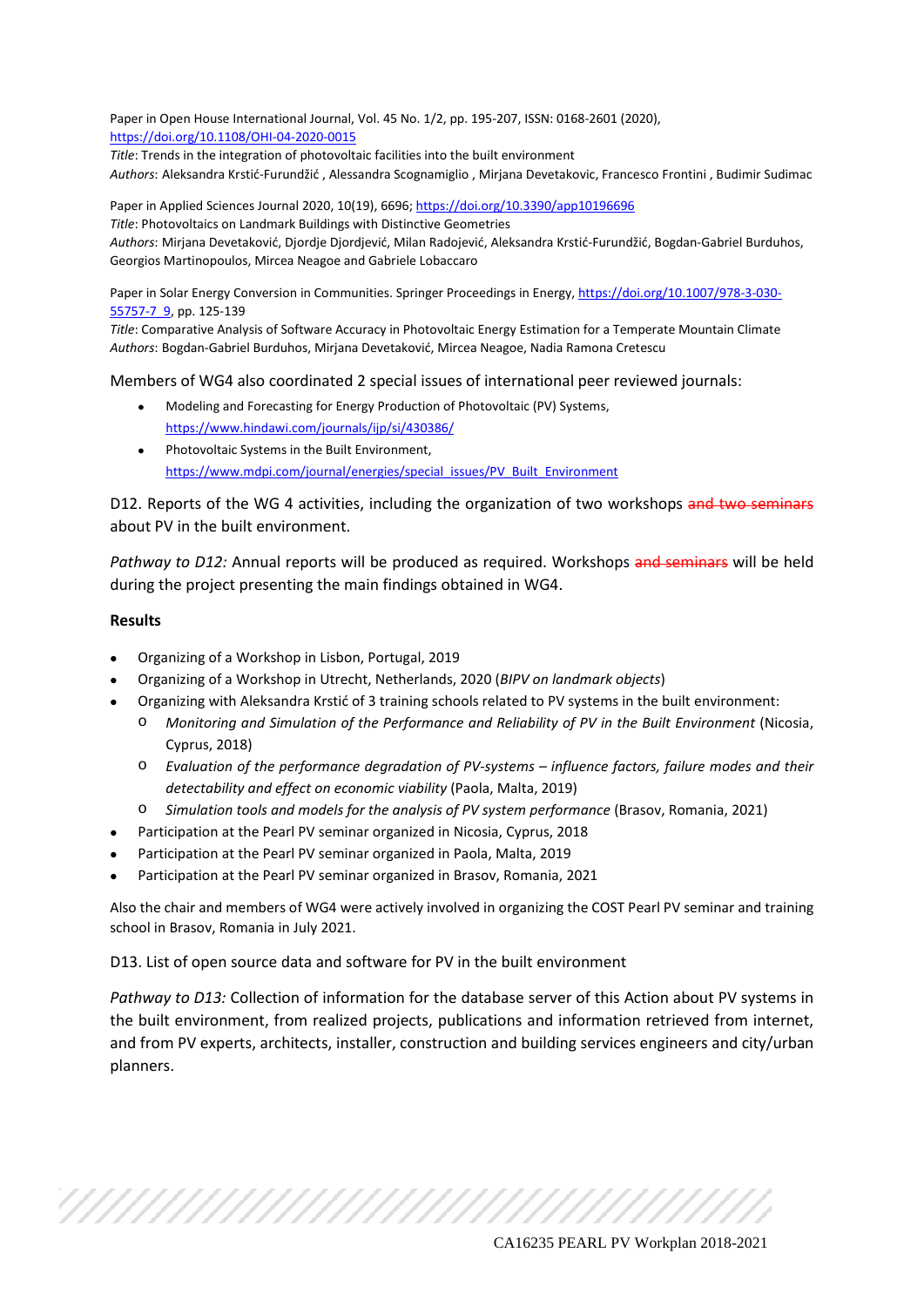### 6.Workplan of WG5: PV in grids

WG5 Chair: Jonathan Leloux, Polytechnic University of Madrid, Spain

WG5 Vice Chair: Sonia Pinto, University of Lisbon, Portugal

WG5 aims to contribute towards research on PV systems that are better integrated into the grid, that perform better, and whose operation under real-world conditions is better understood. This is done through the exploration of different complementary pathways:

- Objective 1. Collecting information about the application of PV in grids ranging from (i) forecasting of irradiance and hence PV power generation for utilities, (ii) low voltage distributed grids, (iii) smart solar charging of electric vehicles to (iv) domestic uses of PV such as smart appliances. This WG will use information from WG1, WG2 WG3 and WG4 on PV monitoring, reliability and durability and PV simulation respectively and information from communications with PV experts, electrical engineers, utilities, smart grid experts and meteorologists.
- Objective 2. Identification of required data and appropriate simulation models to be used in the framework of PV in grids.
- Objective 3. Sharing knowledge originating from WG5 with a wider community of PV experts and other experts at utilities and smart grid sector by Internet, workshops, seminars and joint publications.

### WG5 Description of Tasks

WG5 is currently organized in several Tasks. Three of them have been particularly active and prolific:

● PearlPQ: Power quality at the connection of PV to the LV and MV grids

The high diffusion of photovoltaics plants in medium and low voltage distribution grids might cause different issues in the integration such as reverse load flows, protection settings and power quality. Since a significative number of power quality disturbances can be introduced into the grid by PV inverter, the focus of this task, led by University of Lisbon, Portugal, is to is to carry out an assessment of power quality indicators for various PV inverters topologies (micro-inverters, string and central inverters) and to understand their impact on the utility grid vis-à-vis the EN50160 standard. Some of the inverters' assessment will be carried out in the laboratory (when the inverter is available) where different power operating conditions simulating various irradiance levels can be tested.

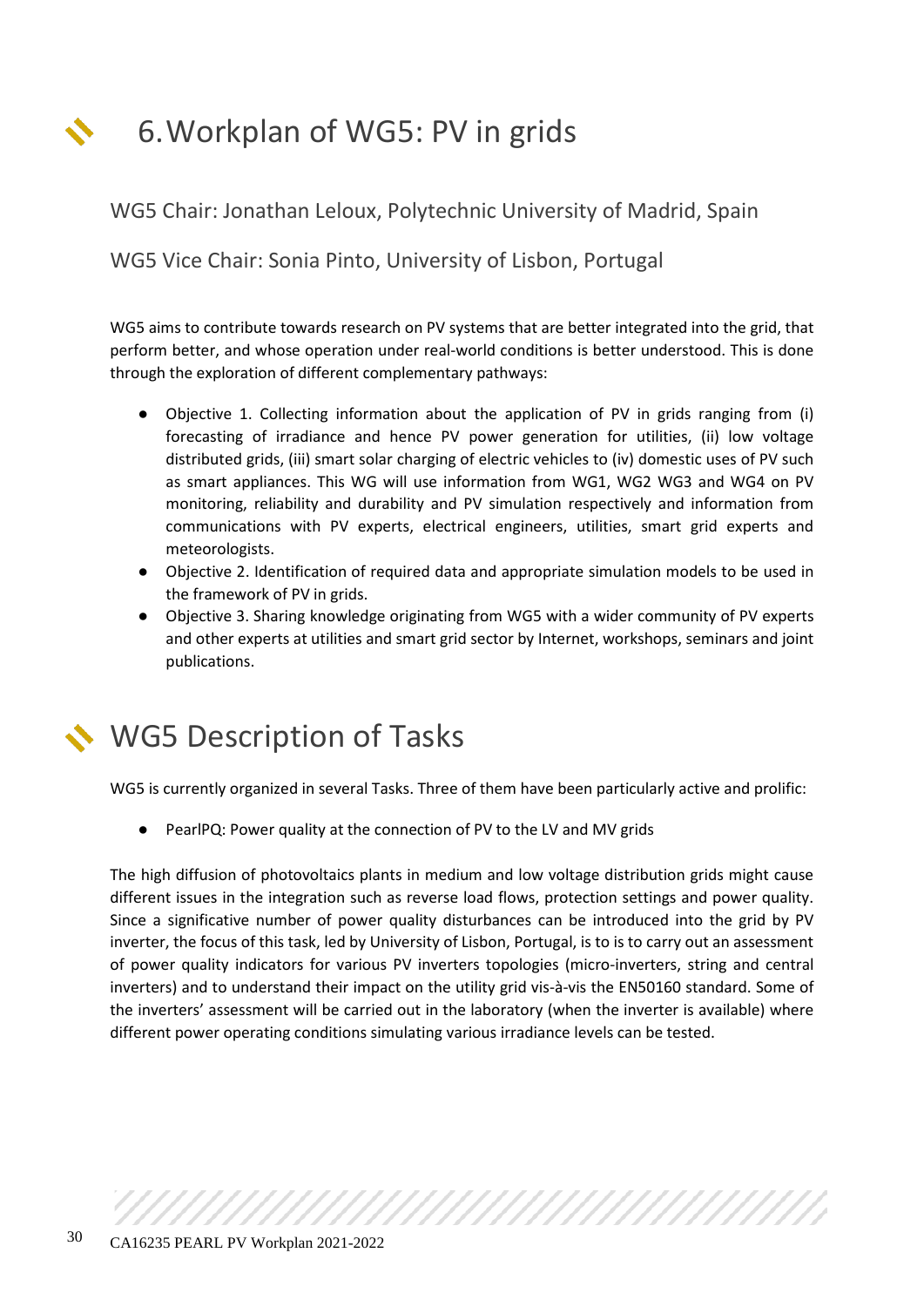● PearlSoil: Mapping annual and seasonal soiling in Western Europe

As part of the effort on soiling, the task, led by University of Jaén, Spain, is working to extract the soiling losses from the sites available on the PearlPV dataset, using standard and novel soiling extraction techniques. The work of the team is currently focused on building a model to automatically calculate the performance index and the soiling ratio of the systems, by integrating the PV power data and various climatic data available on public repositories.

● PearlFault: Fault detection for PV system fleets using machine learning

This task, led by University of Madrid, Spain, is developing fault detection algorithms to improve the energy yield of grid-connected PV systems and reduce their power instability. Several complementary approaches are considered, including parametric and non-parametric models, peer to peer (P2P) approaches, Artificial Neural Networks (ANN), stochastic modeling, etc.

### WG5 Deliverables Plan

Within the project specification, three main deliverables were identified for WG5 (D14, D15 and D16 detailed below).

D14. Publications of findings originating from WG5 in high-impact journals, conference proceedings and a special issue of an international peer reviewed journal.

*Pathway to D14:* Several journal publications will be produced. Their exact nature will depend on the advances that will be achieved in each one of the five tasks.

D15. Reports of the WG5 activities (month 12, 24, 36, 48), including the organization of two workshops and two seminars about PV in grids.

*Pathway to D15:* Workshops and seminars will be held during the course of the project and they will allow to present the main findings obtain as the results of the work done in WG5.

D16. Open source data and software for PV in grids.

,,,,,,,,,,,,,,,,,,,,,,,,,,,,,,,

*Pathway to D16:* Several tools will be developed in WG5, and part of their code will be made open source, to be decided as a function of the interest of the parties and the soundness of the use of open source for these tools.

#### **Publications**

WG5 has produced several publications in high-level scientific journals and conferences.

Leonardo Micheli, Eduardo F. Fernández, Matthew Muller, Greg P. Smestad, (2020) Florencia Almonacid, Selection of optimal wavelengths for optical soiling modelling and detection in photovoltaic modules. Solar Energy Materials and Solar Cells, Vol. 212, pp. 110539,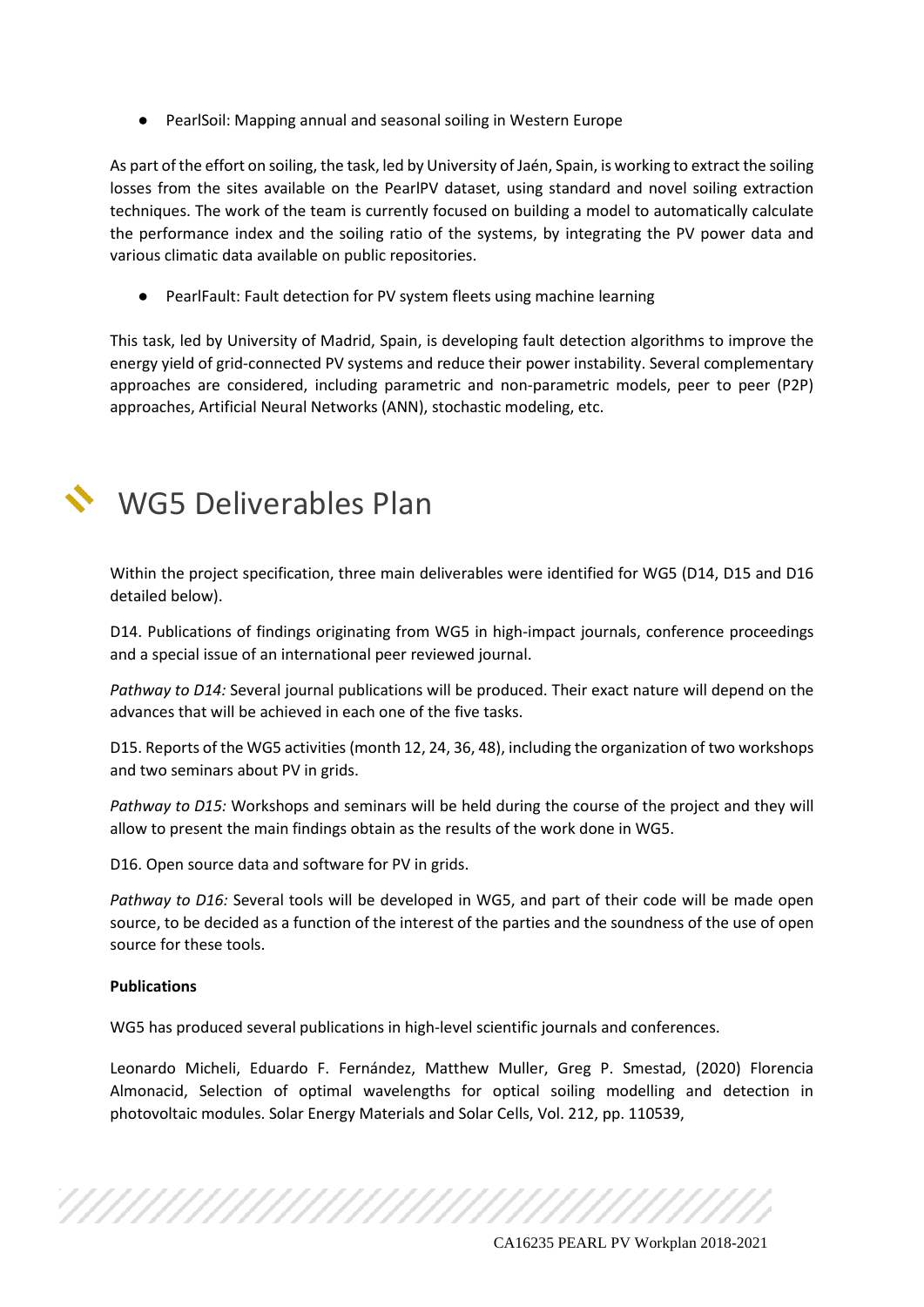Jonathan Leloux, Luis Narvarte, Adrien Desportes, David Trebosc, (2020) Performance to Peers (P2P): A benchmark approach to fault detections applied to photovoltaic system fleets. Solar Energy, Vol. 202, pp. 522-539.

Leonardo Micheli, Jose A. Caballero, Eduardo F. Fernandez, Greg P. Smestad, Gustavo Nofuentes, Tapas K. Mallick, (2019) Correlating photovoltaic soiling losses to waveband and single-value transmittance measurements, Florencia Almonacid, Energy, Volume 180, 2019, pp. 376-386.

Jonathan Leloux, Eduardo Lorenzo, Christian A. Gueymard, (2019) From video games to solar energy: 3D shading simulation for PV using GPU, Jesús Robledo, Solar Energy, Volume 193, 2019, Pages 962- 980.

Greg P. Smestad, Thomas A. Germer, Hameed Alrashidi, Eduardo F. Fernández, Sumon Dey, Honey Brahma, Nabin Sarmah, Aritra Ghosh, Nazmi Sellami, Ibrahim A. I. Hassan, Mai Desouky, Amal Kasry, Bala Pesala, Senthilarasu Sundaram, Florencia Almonacid, K. S. Reddy, Tapas K. Mallick & Leonardo Micheli, (2020) Modelling photovoltaic soiling losses through optical characterization, Sci Rep 10, 58.

Andreas Livera, Marios Theristis, George Makrides, Juergen Sutterlueti, Steve Ransome, and George Elias Georghiou, (2019) Performance analysis of mechanistic and machine learning models for photovoltaic energy yield prediction, EU PVSEC 36.

Álvaro Fernández-Solas, Leonardo Micheli, Matthew Muller, Florencia Almonacid, Eduardo F. Fernández, (2020) Design, characterization and indoor validation of the optical soiling detector "DUSST", Solar Energy, Volume 211, Pages 1459-1468.

[Álvaro Fernández-Solas,](https://www.sciencedirect.com/science/article/abs/pii/S0038092X20310860?via%3Dihub#!) [Leonardo Micheli,](https://www.sciencedirect.com/science/article/abs/pii/S0038092X20310860?via%3Dihub#!) [Matthew Muller,](https://www.sciencedirect.com/science/article/abs/pii/S0038092X20310860?via%3Dihub#!) [Florencia Almonacid,](https://www.sciencedirect.com/science/article/abs/pii/S0038092X20310860?via%3Dihub#!) [Eduardo F.](https://www.sciencedirect.com/science/article/abs/pii/S0038092X20310860?via%3Dihub#!)  [Fernández,](https://www.sciencedirect.com/science/article/abs/pii/S0038092X20310860?via%3Dihub#!) (2020) Novel Model to Estimate Transmittance Soiling Losses Using DUSST, an Innovative Soiling Sensor, EU PVSEC 37.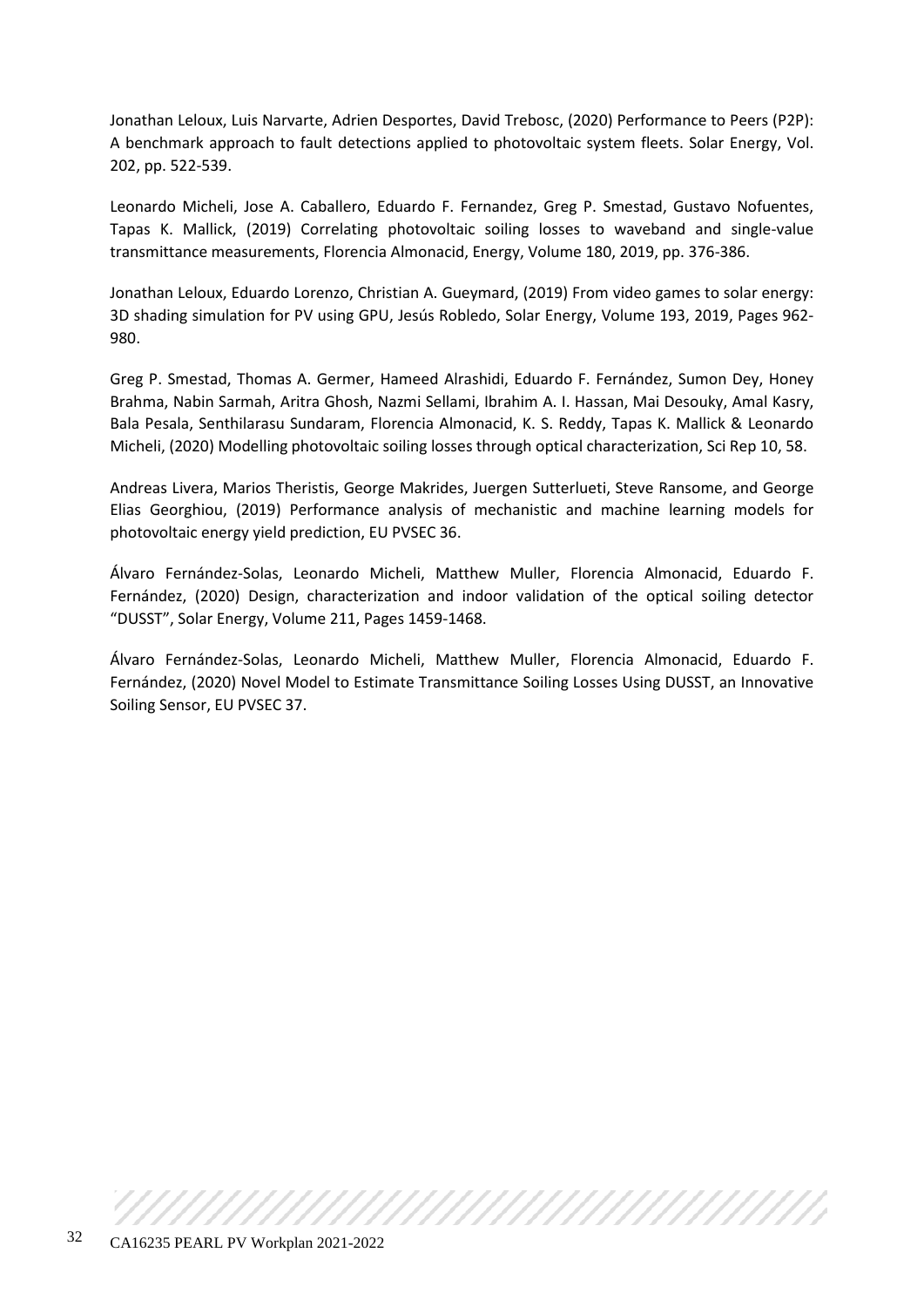#### 7. Schedule of Meetings  $\mathbf{N}$

| <b>Event</b>                                        | <b>Dates</b>                                 | <b>Location - LO</b>                           | <b>Targeted audience</b>                                                                                              | <b>Comments</b>        |
|-----------------------------------------------------|----------------------------------------------|------------------------------------------------|-----------------------------------------------------------------------------------------------------------------------|------------------------|
| <b>Online</b><br><b>Workshop</b><br><b>WG1</b>      | $3 - 11 - 2020$                              | Online UT, NL                                  | All participants of the<br>Action                                                                                     | <b>Held</b>            |
| Online<br>Workshop<br>WG <sub>3</sub>               | $1 - 12 - 2020$                              | Online UT, NL                                  | All participants of the<br>Action                                                                                     | Held                   |
| <b>Online</b><br><b>Workshop</b><br><b>WG 5</b>     | $12 - 1 - 2021$                              | Online UT, NL                                  | All participants of the<br>Action                                                                                     | <b>Held</b>            |
| Online<br>Workshop<br><b>WG 2</b>                   | $2 - 2 - 2021$                               | Online UT, NL                                  | All participants of the<br>Action                                                                                     | Held                   |
| <b>Online</b><br><b>Workshop</b><br>WG <sub>4</sub> | $2 - 3 - 2021$                               | Online UT, NL                                  | All participants of the<br>Action                                                                                     | Confirmed              |
| Online<br>Workshop<br><b>TBDL</b>                   | $6 - 4 - 2021$                               | Online UT, NL                                  | All participants of the<br>Action                                                                                     | Not confirmed          |
| Seminar <sup>*</sup>                                | $5 - 7 - 2021$                               | Romania -<br>University of Brasov              | All participants of the<br>Action                                                                                     | Confirmed              |
| <b>Training</b><br>School 3 **                      | $6 - 7 - 2021$<br>until<br>$9 - 7 - 2021$    | Romania-<br>University of Brasov               | Trainees: PhD<br>students, colleagues<br>from academia,<br>industry partners and<br>all participants of the<br>Action | Confirmed              |
| <b>MC5 meeting</b>                                  | $22 - 9 - 2021$                              | Online, EURAC, IT                              | MC members only                                                                                                       | Confirmed              |
| Workshops                                           | $22 - 9 - 2021$<br>until<br>$24 - 04 - 2021$ | Online, by the WG<br>leaders'<br>organizations | All participants of the<br>Action and colleagues<br>from academia,<br>industry partners                               | Confirmed              |
| <b>Conference</b>                                   | <b>March 2022</b>                            | The Netherlands,<br>Enschede                   | All participants of the<br><b>Action and colleagues</b><br>from academia,<br>industry partners                        | Dates not<br>confirmed |
| <b>Training</b><br>School 4 ***                     | <b>March 2022</b>                            | The Netherlands,<br>Enschede                   | Trainees: PhD<br>students, colleagues<br>from academia,<br>industry partners                                          | Dates not<br>confirmed |

\*) *Seminar:* Designing with Photovoltaics.

ЧИНИШИНИНИ

\*\*) *Training School 3:* Simulation tools and models for the forecast of system efficiencies of PV plants – with focus on environmental and integration aspects.

*\*\*\*) Training School 4:* Potential of monitoring tools and advanced operation and maintenance practice for security and predictability of PV performance.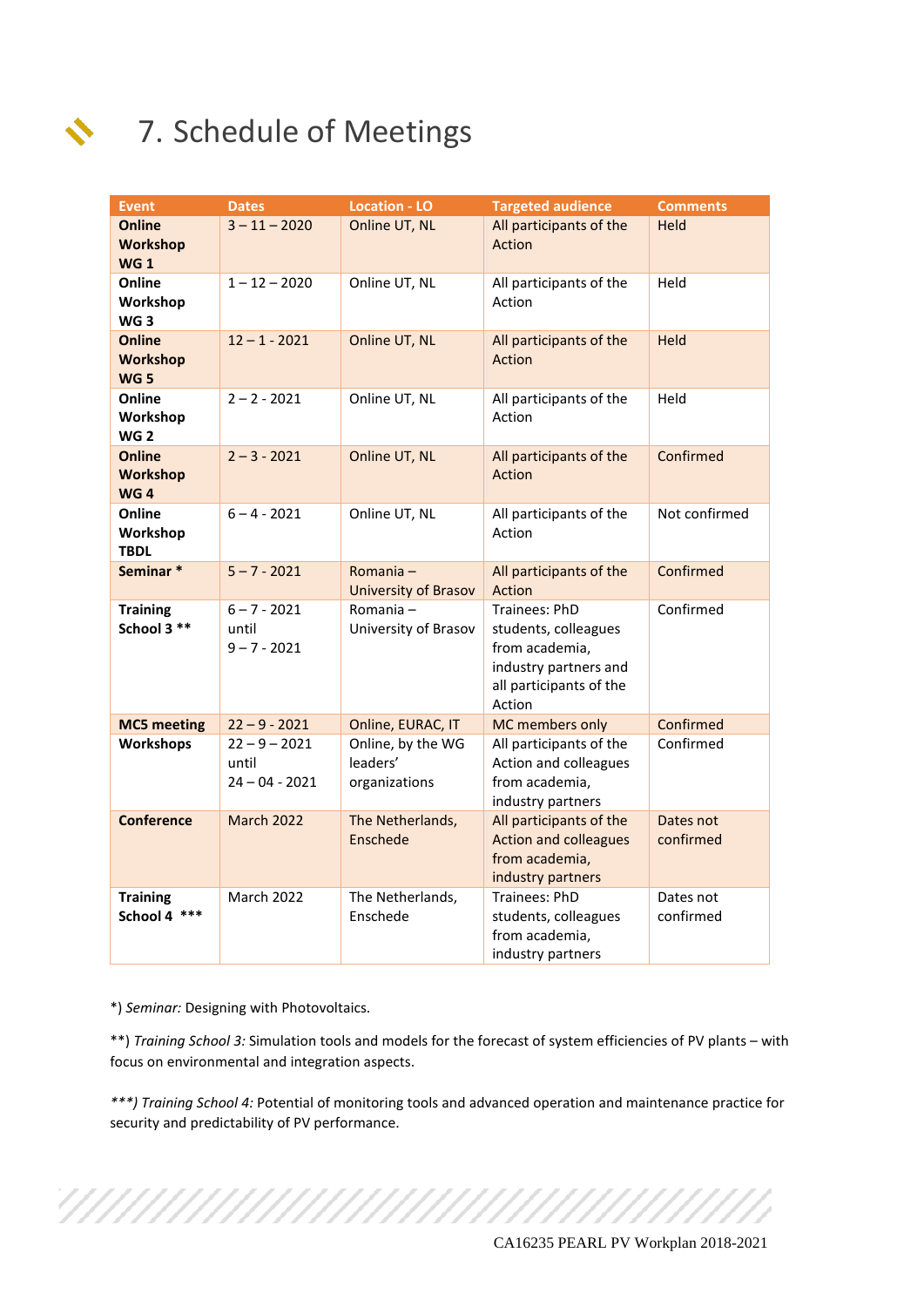

///////////////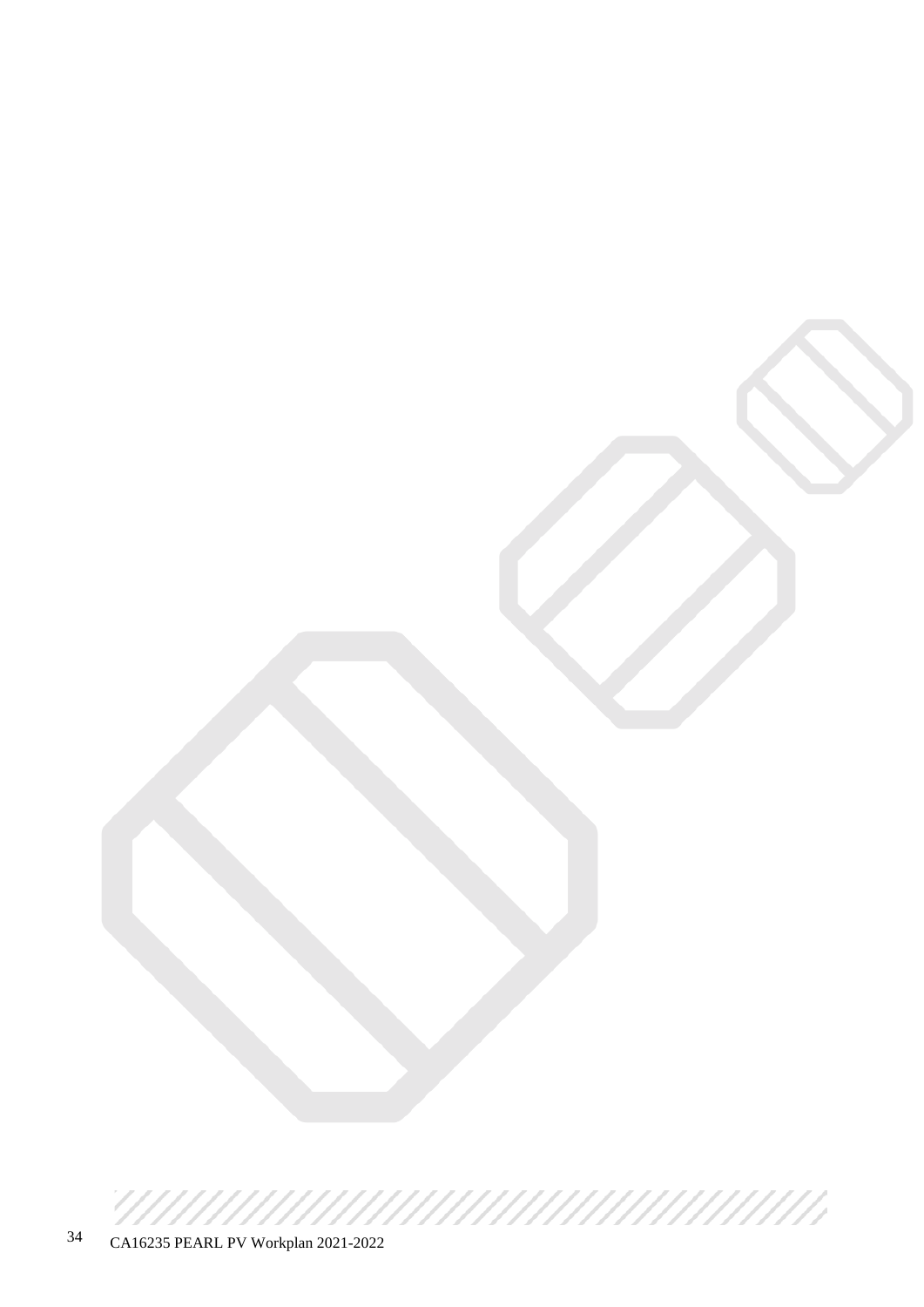## 8. Publication Policy of PEARL PV

,,,,,,,,,,,,,,,,,,,,,,,,,,,,,,

Authors of papers are allowed to acknowledge PEARL PV only if at least 2 PEARL PV countries are represented. Please make sure that you circulate the author list and an abstract of the manuscript to the relevant WG leader(s), chair and vice chair:

- o 2 weeks before submission in case of submission to a peer-reviewed journal, and
- o 1 week before submission in case of submission to a conference.

Once published please send a communication to the Action's Science Communication Manager for further dissemination of the publication through the PEARL PV publication list at the website of PEARL PV: https://www.pearlpv-cost.eu/dissemination/publications/

Please follow the dissemination guidelines and COST corporate identity which can be found here http://www.cost.eu/media/dissemination-corporate-identity

Please include the following standard COST acknowledgment in any publication, poster, book, etc.: " This article/publication is based upon work from COST Action CA16235 PEARL PV supported by COST (European Cooperation in Science and Technology)" as well as further texts shown on page 55 of this workplan. Please also include the COST website as well as the PEARL PV, COST logo and EU logo in any publication. If space is limited then only the COST logo should be shown.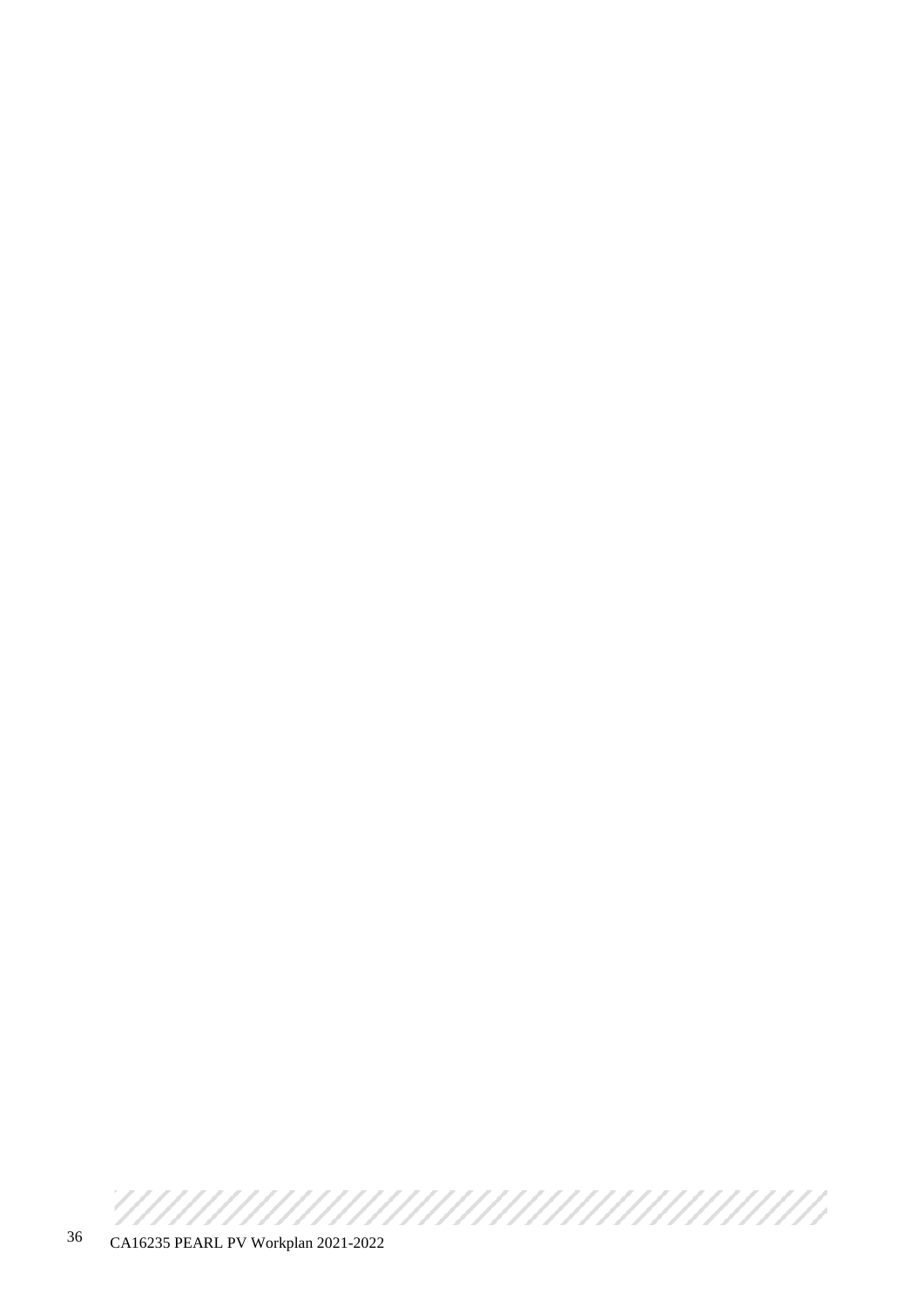### 9.Core Group and Special Roles

### Core Group Members

| <b>Role</b>                          | <b>Name</b>                     | Country            |
|--------------------------------------|---------------------------------|--------------------|
| <b>Action Chair</b>                  | Prof.dr. Angèle Reinders        | <b>Netherlands</b> |
| <b>Action Vice Chair</b>             | Dr. David Moser                 | Italy              |
| <b>Grant Holder</b>                  | Mr. Peter Jansen                | <b>Netherlands</b> |
| Working Group 1 Leader               | Prof.dr. Wilfried van Sark      | <b>Netherlands</b> |
| Working Group 2 Leader               | Dr. Jeff Kettle                 | United Kingdom     |
| Working Group 3 Leader               | Prof.dr. Nicola Pearsall        | United Kingdom     |
| Working Group 4 Leader               | Dr. Bogdan Gabriel Burduhos     | Romania            |
| Working Group 5 Leader               | Mr. Jonathan Leloux             | Spain              |
| <b>Science Communication Manager</b> | Dr. Sara Mirbagheri Golroodbari | <b>Netherlands</b> |

### Special Roles

ЧИНИНИНИН

| Role                                  | <b>Name</b>                          | Country            |
|---------------------------------------|--------------------------------------|--------------------|
| <b>Training School Manager</b>        | Dr. Cedric Caruana                   | Malta              |
| <b>Training School Manager</b>        | Prof.dr. Aleksandra Krstic-Furundzic | Serbia             |
| Newsletter Editor                     | Dr. Sarah McCormack                  | Ireland            |
| <b>COST Policy Monitoring Manager</b> | Mr Jonathan Leloux                   | Spain              |
| <b>Science Communication Support</b>  | Mr. Vasileios Tompros                | Greece             |
| Web Manager                           | Mr. Fjodor van Slooten               | <b>Netherlands</b> |

CA16235 PEARL PV Workplan 2018-2021